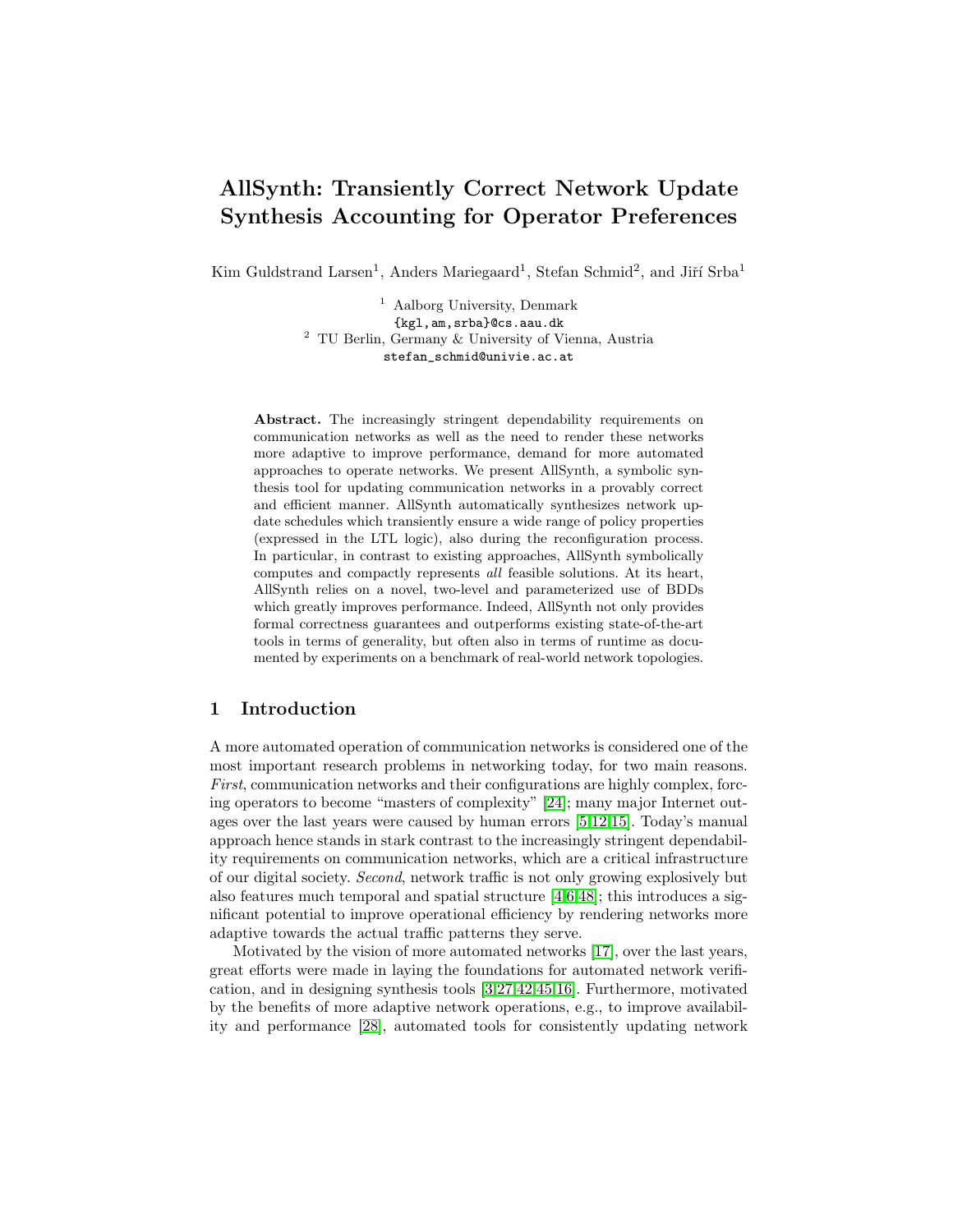configurations have been developed [\[38,](#page-18-3)[23,](#page-17-4)[46,](#page-18-4)[43,](#page-18-5)[11\]](#page-16-7) which overcome the limitations of existing hand-crafted algorithms [\[34,](#page-18-6)[2,](#page-16-8)[37\]](#page-18-7). However, the computation of provably consistent network update schedules remains challenging, due to the required performance and expressiveness. The performance requirements are multidimensional: network update schedules should not only be quickly computable but also account for operator preferences, like requiring that certain switches or routers are updated first. However, existing approaches only provide one update sequence that may not be preferred by the network operator.

Our Contributions. We present an automated network update synthesis tool, AllSynth, that computes and represents in a compact BDD form all correct update sequences that respect various logical properties expressible in linear temporal logic (LTL) [\[41\]](#page-18-8) like reachability, waypointing and service chaining. AllSynth comes with formal correctness guarantees and for situations in which provably no simple update schedule exists, it can make suggestions for alternative solutions (where the same switch is updated multiple times).

Despite being more general, AllSynth significantly outperforms state-of-theart tools in terms of runtime on all non-trivial real-world networks from the standard Topology Zoo benchmark [\[29\]](#page-17-5). The update synthesis problem solved by AllSynth is NP-hard, even if restricted to preserving the basic loop-freedom and waypointing properties [\[34\]](#page-18-6). To combat the complexity of the problem, All-Synth exploits a novel two-level use of binary decision diagrams (BDDs) [\[32\]](#page-17-6) to compactly encode not only the network topology and policy invariant, but also the set of all correct update sequences.

The fact that AllSynth computes all feasible update sequences enables future use cases for the tool, such as finding an optimal schedule, providing multiple alternative solutions and filtering based on operator requirements (e.g some switches must be updated before the rest or in a certain order). The source code of AllSynth and all our experimental artefacts are available at [\[31\]](#page-17-7).

Related Work. Motivated by the benefits of adaptive and software-defined (i.e., programmable) communication networks [\[30\]](#page-17-8), as well as the increasingly stringent dependability requirements, the question of how to correctly update network configurations has received much attention over the last years. A recent survey summarizes over one hundred approaches [\[19\]](#page-17-9).

In their seminal work, Reitblatt et al. [\[43\]](#page-18-5) showed that a strong perpacket consistency can be achieved using packet versioning during reconfigurations. Their approach, which was subsequently studied intensively in the literature [\[8,](#page-16-9)[33](#page-18-9)[,20](#page-17-10)[,25,](#page-17-11)[26,](#page-17-12)[10,](#page-16-10)[40\]](#page-18-10), has the drawback that it requires packet header modifications and additional memory at the nodes: switches and routers need to store forwarding rules for each version.

A clever alternative approach, introduced by Mahajan and Wattenhofer [\[37\]](#page-18-7), schedules batches of updates over time, where the set of updates within a batch can take effect in any order without harming consistency. This approach has also been explored extensively already [\[35,](#page-18-11)[21](#page-17-13)[,34,](#page-18-6)[36,](#page-18-12)[14,](#page-16-11)[47,](#page-18-13)[2\]](#page-16-8), however, it can only be used to provide a subset of the consistency properties of [\[43\]](#page-18-5). This in turn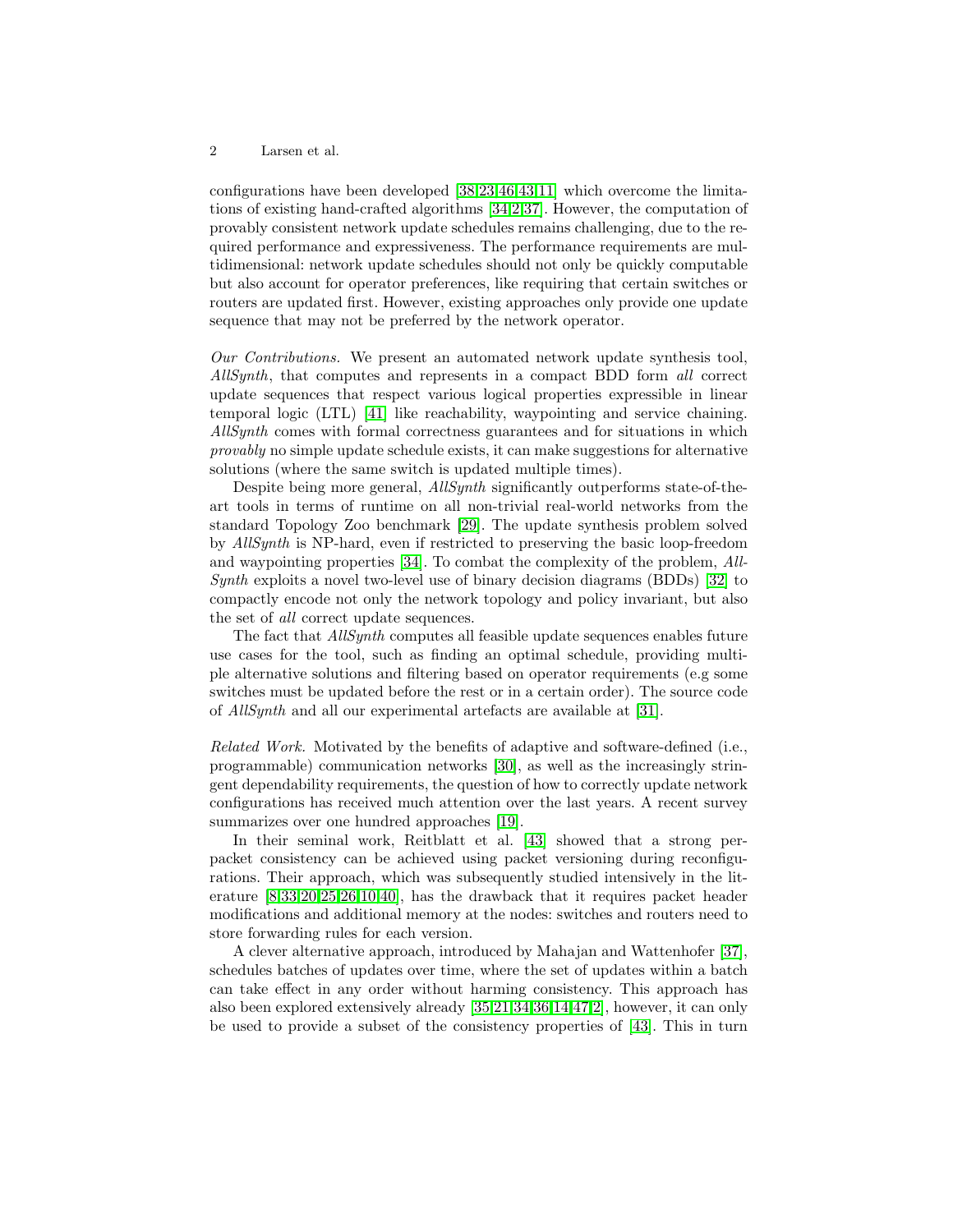motivated hybrid approaches such as FLIP [\[46\]](#page-18-4). Interestingly, similar to All-Synth, FLIP also supports alternative solutions in case a simple update cannot be found. However, in contrast to FLIP which relies on a heuristic algorithm, AllSynth only presents alternative solutions in case a simple solution provably does not exist. Furthermore, while FLIP resorts to a packet tagging alternative (which consumes header space and switch memory), AllSynth is light-weight and fully symbolic approach aiming at updating nodes multiple times.

The need for supporting more general or even customizable consistency properties [\[49\]](#page-19-0) as well as more automated synthesis approaches [\[39,](#page-18-14)[18,](#page-17-14)[23\]](#page-17-4) has already received attention in the literature as well. However, our approach is the first one that is using the BDD-based technology for the synthesis and representation of all correct network updates. The competing tool NetSynth [\[38\]](#page-18-3) for update synthesis is relying on an incremental enumeration of candidates of update sequences that are then verified by external model checkers, like NuSMV [\[13\]](#page-16-12), and the tool terminates as soon as the first correct update sequence is found.

## <span id="page-2-1"></span>2 A Model for Update Synthesis

Before we formally define our problem, we shall provide an intuitive motivation for the update synthesis problem. In Figure [1](#page-2-0) we see a simple network with four nodes (routers). Packets from the source node s are forwarded to the destination node d along the solid edges (links) that represent the initial routing configuration. The network operator aims to change this routing to an alternative one represented by the dashed edges. The task is to schedule the order of node updates (changing the forwarding function at the updated node from the solid edge to the dashed one) so that in every intermediate routing configuration we preserve the reachability between  $s$  and  $d$  and at the same time always visit the waypoint node  $v_1$  (representing for example a firewall).

If the node s is updated first, the new routing will follow the path  $s, v_2, d$ which preserves the reachability property but not the waypointing. On the other hand, if we first update the node  $v_2$ , we create an undesirable forwarding loop  $s, v_2, v_1, v_2, v_1, \ldots$  which

<span id="page-2-0"></span>

Fig. 1: Update Synthesis Problem

breaks the reachability property. Hence the only option is to update first the node  $v_1$ , after which we have a correct forwarding path s,  $v_1$ , d satisfying both reachability and waypointing. After this we can update the node  $v_2$  because this update does not change the forwarding path and lastly, we update the node s that completes the update sequence from the initial to the final routing. We are now ready to provide the formalization of the update synthesis problem.

We model the network as a multigraph, allowing us to describe multiple connections between nodes (i.e., switches or routers, which are treated as synonyms in the following); these connections can have different quantitative attributes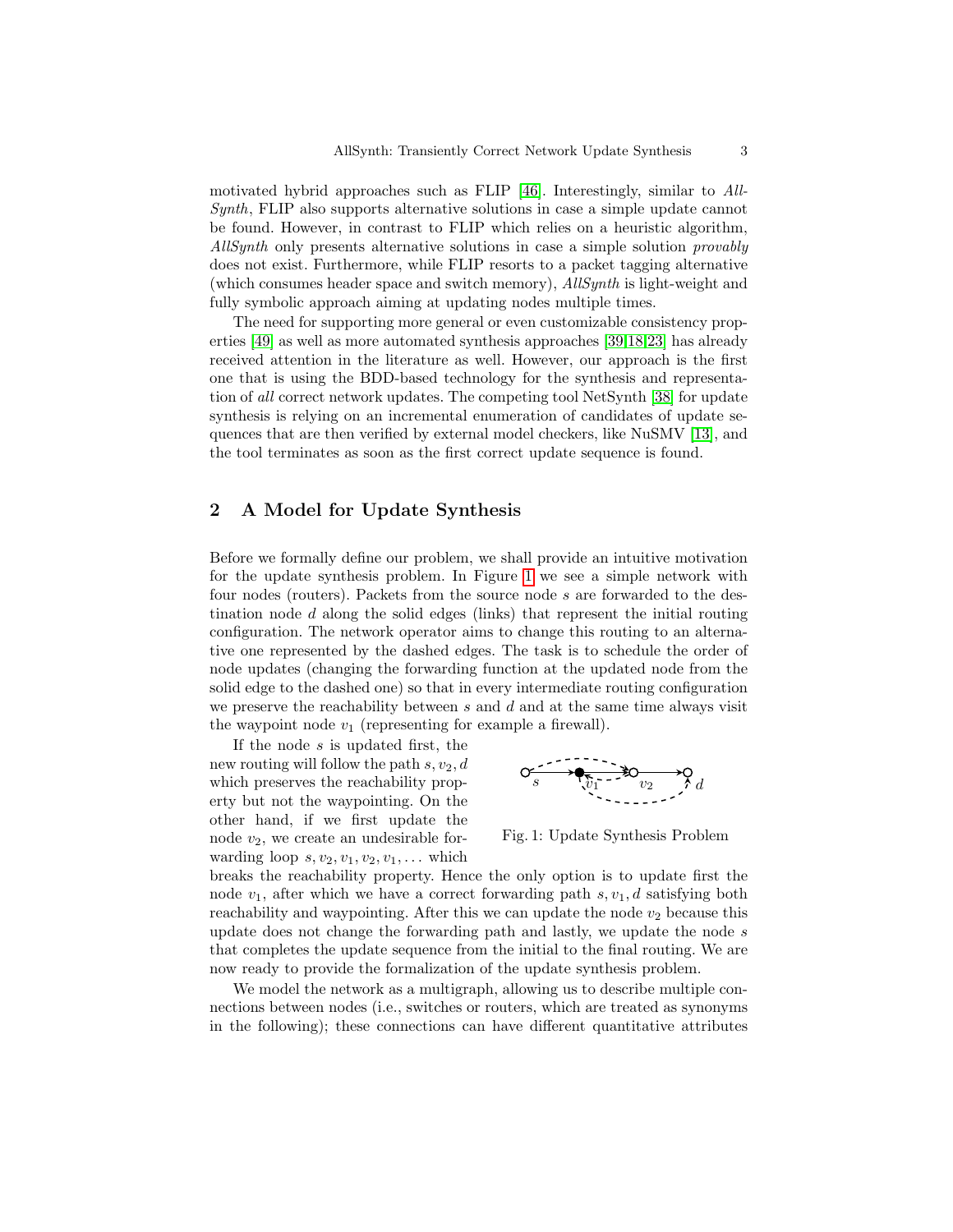(e.g. latency). Henceforth, we adopt graph-theory terminology and refer to such connections or links as edges.

Definition 1 (Network Topology). A network topology is a directed multigraph  $G = (V, E, \text{src}, \text{tgt})$  where V is the set of nodes, E is the set of edges and src, tgt:  $E \rightarrow V$  are respectively the source and target functions.

In order to route traffic from a node  $v_0$  to a node  $v'$ , each node v has a forwarding rule that specifies an appropriate outgoing edge e such that  $src(e)$  $v$ . This rule can be per-flow or apply to multiple flows; in the following, we do not explicitly distinguish between the two scenarios. Not all nodes need to have defined their forwarding edge (e.g. the target node  $v'$  or the nodes that are not involved in packet forwarding from  $v_0$  to  $v'$ ). We capture this formally by the notion of a routing configuration.

Definition 2 (Routing Configuration). A routing configuration, or routing for short, in a network topology  $G = (V, E, \text{src}, \text{tgt})$  is a partial function  $\rho: V \to$ E such that  $\operatorname{src}(\rho(v)) = v$  for all  $v \in V$  where  $\rho(v)$  is defined.

For a given network topology  $G = (V, E, \text{src}, \text{tgt})$  with the source node  $v_0 \in V$ , a routing configuration  $\rho$  defines a unique sequence of edges (a path) that is finite if the routing is loop free; otherwise it is infinite. In the finite case, the path is given by  $\pi = e_0e_1 \cdots e_n$  such that  $\rho(\text{tgt}(e_{i-1})) = e_i$  for all  $i, 0 \le i \le n$ , where by convention  $\text{tgt}(e_{-1}) = v_0$  and where  $\rho(\text{tgt}(e_n))$  is undefined. The corresponding sequence of traversed nodes is then  $\overline{\pi} = \text{src}(e_0)\text{src}(e_1)\cdots \text{src}(e_n)\text{tgt}(e_n)$ . In the infinite case, the path is given by  $\pi = e_0e_1 \cdots$  such that  $\rho(\text{tgt}(e_{i-1})) = e_i$  for all  $i \geq 0$  where as before  $\text{tgt}(e_{-1}) = v_0$ . The sequence of *traversed nodes* is given by the infinite sequence  $\bar{\pi} = \text{src}(e_0)\text{src}(e_1)\cdots$ . If  $\bar{\pi} = v_0v_1 \ldots$  is a (finite or infinite) sequence of nodes then we refer to its suffix  $v_i v_{i+1} \dots$  by  $\overline{\pi}_i$  and to the initial node  $v_0$  by  $\overline{\pi}[0]$ . For a node  $v_0 \in V$  and routing  $\rho$ , we let  $\pi_\rho(v_0)$  denote the unique (finite or infinite) path induced by  $\rho$  from the source node  $v_0$  and let  $\overline{\pi}_{\rho}(v_0)$  be the corresponding sequence of traversed nodes.

#### 2.1 Routing Policies

We shall now define an LTL-based logic [\[41\]](#page-18-8) that allows us to describe the policy of acceptable routings (both statically and transiently).

<span id="page-3-0"></span>**Definition 3 (Policy Syntax).** For a network topology  $G = (V, E, \text{src}, \text{tgt})$ , a policy  $\varphi$  is constructed according to the following LTL-based abstract syntax, where  $v \in V$ :

$$
\varphi ::= \mathsf{true} \mid v \mid \neg \varphi \mid \varphi \land \varphi \mid \mathsf{NoLoop} \mid X \varphi \mid \varphi U \varphi \; .
$$

In addition to the classical LTL operators, our logic includes a loop freedom predicate. We now give the formal semantics of our logic, interpreted both on infinite and finite paths [\[22\]](#page-17-15).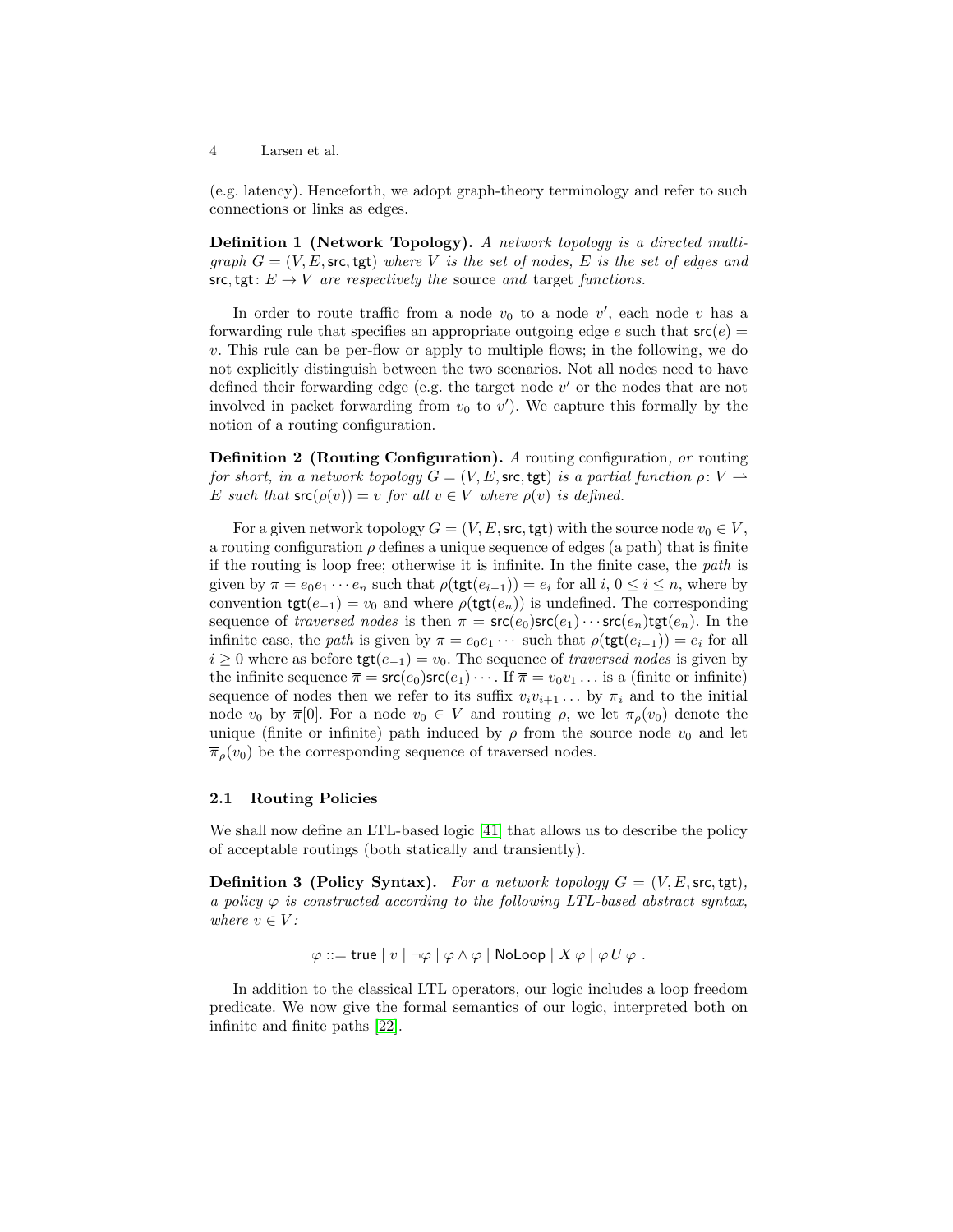<span id="page-4-0"></span> $\text{Reach}(d) \equiv \text{true} U d$ Waypoint $(v, d) \equiv \neg \text{Reach}(d) \vee (\neg d U v \wedge \text{Reach}(d))$ MultiWaypoint $(W, d) \equiv \bigvee$  Waypoint $(v, d)$ v∈W Service $(\omega, d) \equiv$  $\sqrt{ }$  $\int$  $\mathfrak{r}$ true  $\qquad \qquad \text{if }|\omega|=0$  $\neg \mathsf{Reach}(d) \vee$  $\left(\bigwedge_{v' \in \omega'} \neg v' \wedge \neg d\right)$   $U$   $\left(v \wedge \textsf{Service}(\omega', d)\right)$ if  $\omega = v \circ \omega'$ where  $v \in V$ 

Fig. 2: Encoding of standard policies where  $v, d \in V$ ,  $\emptyset \neq W \subseteq V$  and  $\omega \in V^*$ 

**Definition 4 (Policy Semantics).** For a network topology  $G = (V, E, \text{src}, \text{tgt})$ , satisfaction of a policy  $\varphi$  by a path  $\pi \in E^* \cup E^{\omega}$ , written  $\pi \models \varphi$ , holds iff the corresponding sequence of traversed nodes  $\bar{\pi}$  satisfies  $\bar{\pi} \models \varphi$ , defined inductively on the structure of  $\varphi$  as follows:

$$
\begin{array}{lll}\n\overline{\pi} \models \text{true} & always & \overline{\pi} \models v & iff \ \overline{\pi}[0] = v \\
\overline{\pi} \models \neg \varphi & iff \ \overline{\pi} \not\models \varphi & \overline{\pi} \models \varphi_1 \land \varphi_2 & iff \ \overline{\pi} \models \varphi_1 \ and \ \overline{\pi} \models \varphi_2 \\
\overline{\pi} \models \text{Noloop} & iff \ \overline{\pi} \ is \ finite & \overline{\pi} \models X \varphi & iff \ \overline{\pi}_1 \models \varphi \\
\overline{\pi} \models \varphi_1 U \varphi_2 & iff \ \exists j \forall i < j. \overline{\pi}_j \models \varphi_2 \ and \ \overline{\pi}_i \models \varphi_1.\n\end{array}
$$

We now formulate some standard routing policies as presented in Figure [2.](#page-4-0) The simplest policy,  $\text{Reach}(d)$ , specifies that the destination node d must eventually be reached while  $W$ aypoint $(v, d)$  asks that any path reaching the destination  $d$  must necessarily pass through waypoint node  $v$ . For multiple alternative waypoints, MultiWaypoint $(W, d)$  specifies that any path reaching destination d must necessarily pass through *either* of the waypoints in W. Finally, Service $(\omega, d)$ ensures that the sequence of waypoints in  $\omega$  is visited in this fixed order.

#### 2.2 Update Synthesis

In the following we assume a fixed network topology  $G = (V, E, \text{src}, \text{tgt})$ . An update  $u \in E \cup V$  on G under a current routing configuration  $\rho$  specifies that the source node of edge u (if  $u \in E$ ) must now forward its traffic along u or that the routing for the node u (if  $u \in V$ ) is set to undefined. We write  $\rho^u$  for the new routing configuration, defined for any  $v \in V$  as

> $\rho^u(v) =$  $\sqrt{ }$  $\int$  $\mathcal{L}$ u if  $u \in E$  and  $v = \textsf{src}(u)$ undefined if  $u = v$  $\rho(v)$  otherwise.

We inductively extend this notation to sequences of updates by letting  $\rho^{\varepsilon} = \rho$ and  $\rho^{wu} = (\rho^w)^u$  for any  $w \in (E \cup V)^*$  and  $u \in E \cup V$ . An update sequence may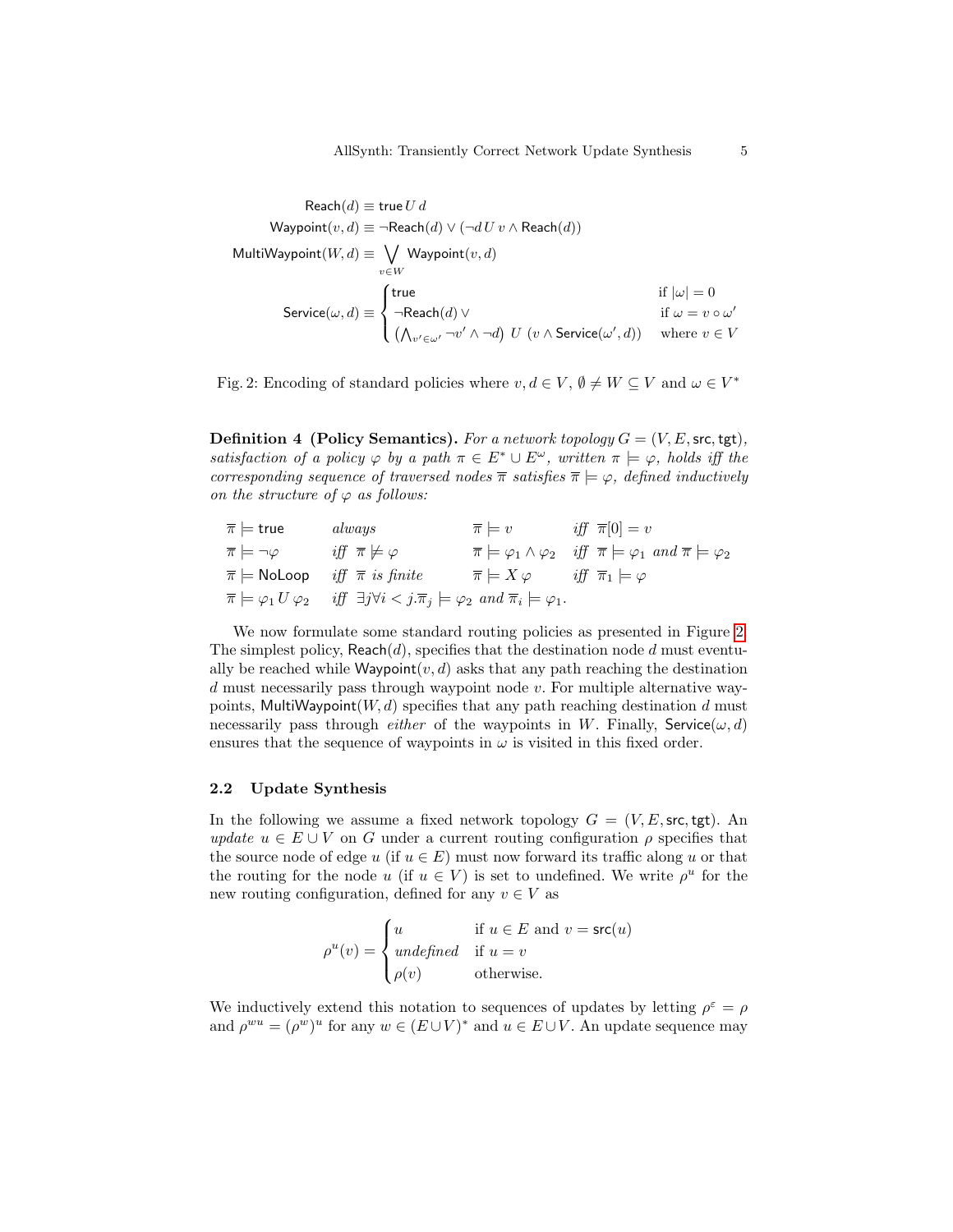in general contain an arbitrary number of updates that change multiple times the routing of the same node, however an important set of update sequences is the class of simple update sequences, meaning that each update changes the routing for a given node v from its initial routing  $\rho_i(v)$  directly to its final routing  $\rho_f(v)$ .

**Definition 5 (Simple Updates).** Let  $\rho_f$  be the final routing. An update u is simple if  $\rho_f(\textsf{src}(u)) = u$  whenever  $u \in E$  and  $\rho_f(\textsf{src}(u))$  is undefined whenever  $u \in V$ . A simple update sequence is then a sequence of simple updates, where each update appears at most once.

A basic property of simple update sequences is that any reordering results in the same final routing configuration i.e, if  $w$  is a simple update sequence and w' is any permutation of w, then  $\rho^w = \rho^{w'}$  for any routing  $\rho$ .

Although any reordering of a simple update sequence yields the same final routing configuration, the intermediate routing configurations induced by each update may not respect a given policy invariant. This is also the case for general update sequences. We therefore say that an update sequence is correct with respect to a policy  $\varphi$  and a node v, if the unique path from v induced by any intermediate routing configuration satisfies  $\varphi$ .

Definition 6 (Update Correctness). An update sequence  $w \in (E \cup V)^*$  on network topology G with initial routing configuration  $\rho$  is correct with respect to source node  $v_0$  and a policy  $\varphi$ , if  $\pi_{\rho^{w'}}(v_0) \models \varphi$  for any prefix w' of w.

The network update synthesis problem is thus the problem of constructing a correct update sequence that updates an initial routing to a desired final routing.

Definition 7 ((Simple) Update Synthesis Problem). Given a topology G, an initial routing configuration  $\rho_i$ , a final routing configuration  $\rho_f$ , source node  $v_0 \in V$  and a policy  $\varphi$ , the simple update synthesis problem asks to construct a simple update sequence w that is correct with respect to  $v_0$  and  $\varphi$  such that  $\rho_i^w =$  $\rho_f$ . The update synthesis problem omits the requirement that the constructed update sequence is simple.

In the following, we let  $P = (G, \rho_i, \rho_f, v_0, \varphi)$  denote a (simple) update synthesis problem and say that a constructed update sequence  $w$  that satisfies the conditions above is a *solution*. For any simple update synthesis problem  $P$ , the set of solutions is always finite. This is not the case for the general problem as there may be infinitely many (longer and longer) solutions.

While much prior work focused on simple update problems, there are examples which are only solvable with a general solution (as supported by our approach). To see this, consider the network topology in Figure [3a](#page-6-0) with initial and final routings visualised respectively as solid and dashed lines in Figure [3b.](#page-6-0) We fix the source node s and the policy  $\varphi = W$ aypoint $(v_2, d) \wedge$ Reach $(d)$  requiring that waypoint  $v_2$  must be visited before reaching d. An update of any node v from the initial to the final routing violates  $\varphi$ —either by introducing a loop or it bypasses the waypoint. Hence there is no correct simple update sequence. However, the update sequence that first updates s to route to  $v_2$ , followed by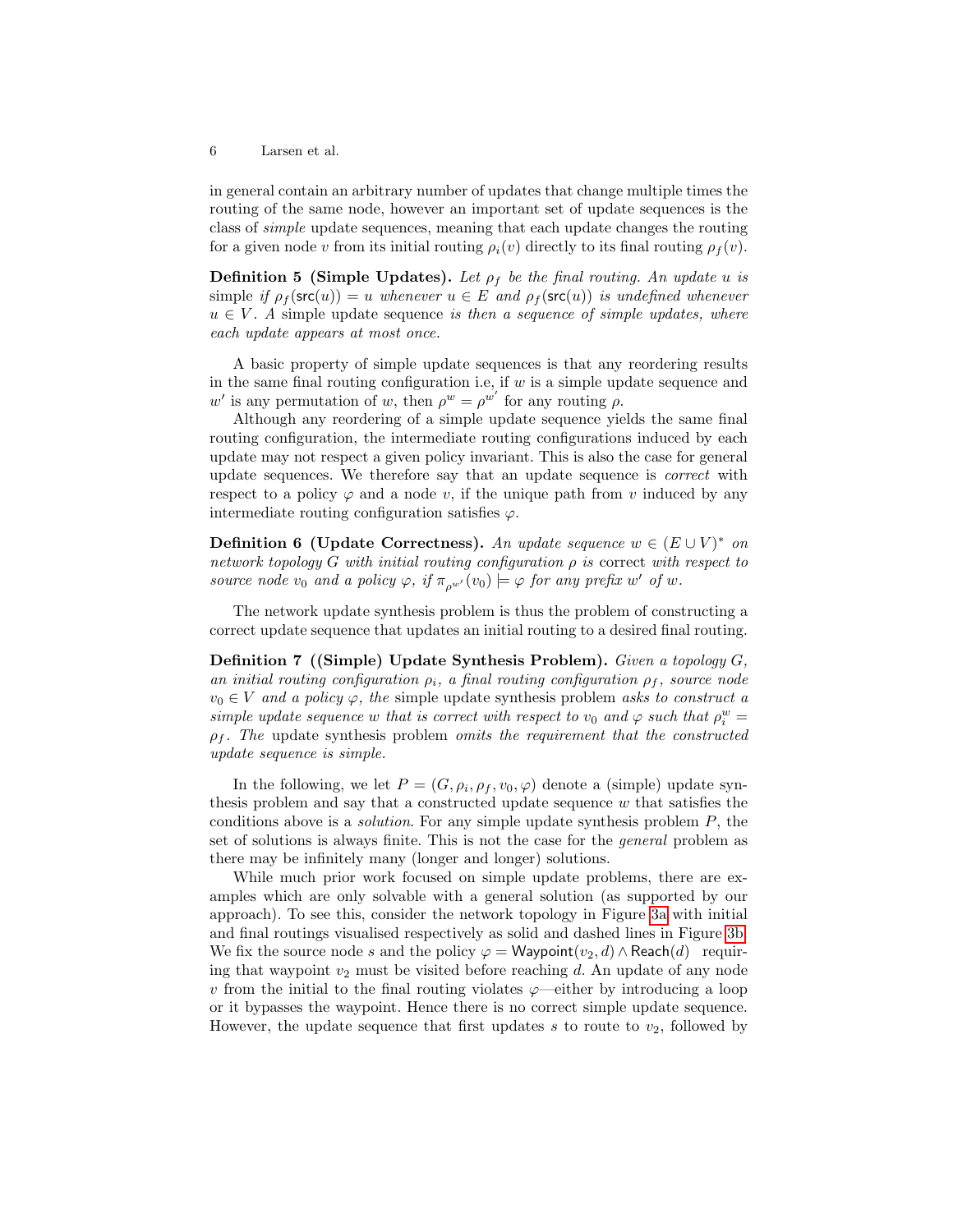<span id="page-6-0"></span>

(a) Network topology (b) Initial (solid) and final (dashed) routings

Fig. 3: Update synthesis problem with only a general solution

the update of the nodes  $v_1, v_2$  and  $v_3$  and finally updating s again to route to  $v_3$  is a correct update sequence.

#### 2.3 Simple Update Sequence Reordering

In case of simple update sequences, we shall now argue that for routing policies that (i) include the preservation of reachability between the source and a target, and (ii) for which it holds that once a packet is delivered, no further routing is defined from the target node, we can reorder certain updates in the sequence without invalidating the correctness of the sequence. More specifically, we shall show that if a node routing is to be changed from undefined to some concrete edge, we can safely schedule such updates (in any order) to the very beginning of the update sequence. Similarly, all nodes that change their current routing into undefined can be scheduled (again in arbitrary order) at the end of the update sequence.

<span id="page-6-1"></span>**Lemma [1.](#page-20-0)** Let w be a solution to a simple update synthesis problem  $P =$  $(G, \rho_i, \rho_f, v_0, \varphi)$  where  $\varphi = \text{Reach}(d) \wedge \varphi'$  for any policy  $\varphi'$  and where  $\rho_i(d)$ and  $\rho_f(d)$  are undefined.

- <span id="page-6-3"></span>1. If  $w = w_1 \circ u \circ w_2$  where  $u \in E$  is an update s.t.  $\rho_i(\text{src}(u))$  is undefined then  $u \circ w_1 \circ w_2$  is a solution to P.
- <span id="page-6-4"></span>2. If  $w = w_1 \circ u \circ w_2$  where  $u \in V$  updates the routing in u to undefined then  $w_1 \circ w_2 \circ u$  is a solution to P.

Lemma [1](#page-6-1) can be used to identify all nodes that have an undefined forwarding function in  $\rho_i$  and schedule them to the beginning of the update sequence. Symmetrically, all updates that change a node forwarding to an undefined value (in the routing  $\rho_f$ ), can be placed at the end of the update sequence. This may simplify the synthesis of the update sequence by analysing only the nodes that have a defined forwarding function both in the initial and final routing.

<span id="page-6-2"></span>

Fig. 4: Counter example for Waypoint $(v_2, d)$ ; initial/final routing is in solid/dashed lines

The requirement in Lemma [1](#page-6-1) that the policy must enforce at least the reacha-bilty of d is essential, as illustrated in Figure [4](#page-6-2) where  $e_2 \circ e_3 \circ e_4$  is a correct update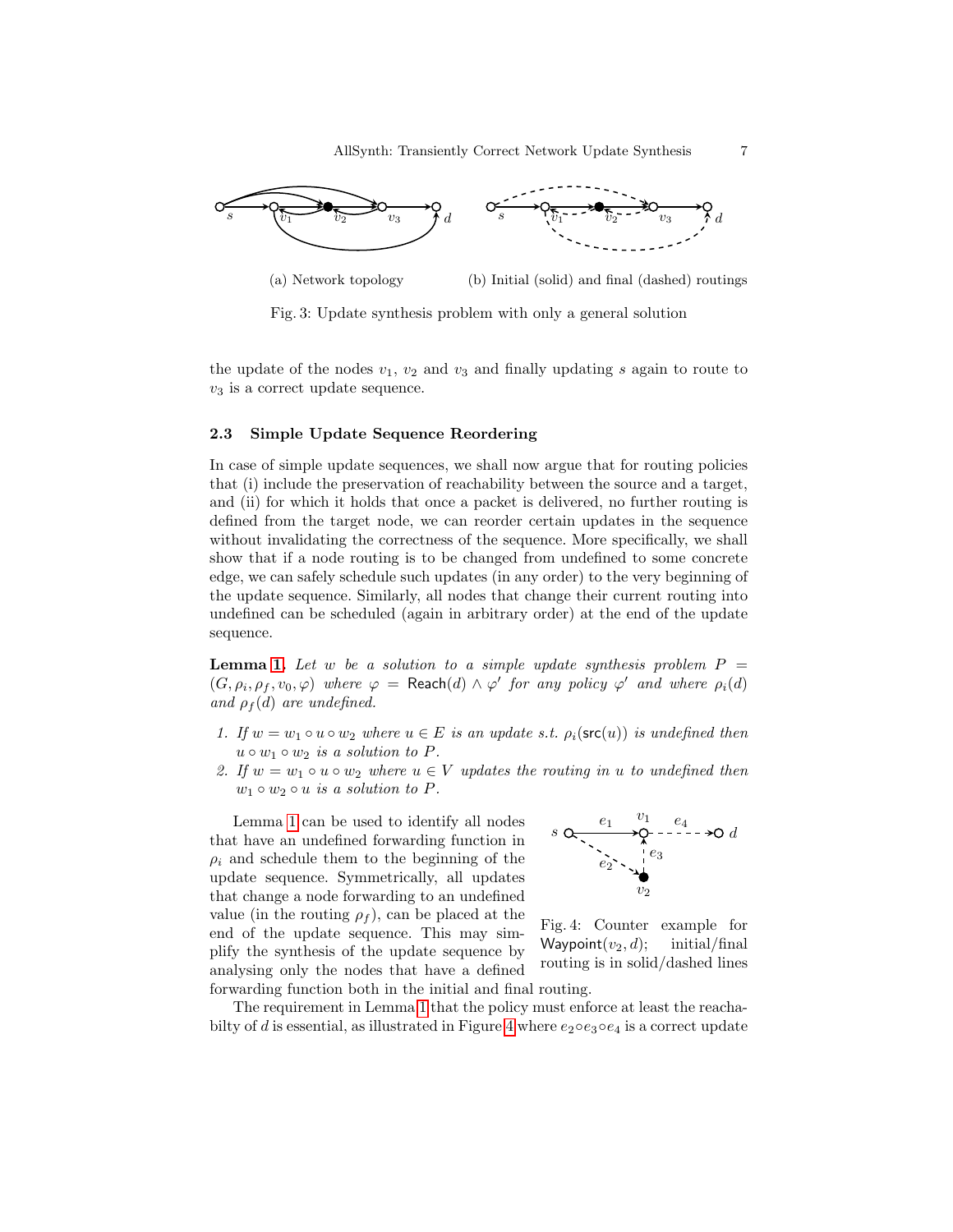<span id="page-7-0"></span>

Fig. 5: AllSynth workflow

sequence preserving  $W$ aypoint $(v_2, d)$ . This is because until the last update, the destination d is not reachable and hence the waypointing policy trivially holds. However, even though the routing of  $v_1$  is undefined in the initial routing, moving the update  $e_4$  to the beginning of the update sequence creates a transient forwarding following the path  $e_1e_4$  and violates Waypoint $(v_2, d)$ .

## <span id="page-7-1"></span>3 The AllSynth Tool and the Synthesis Algorithm

The diagram in Figure [5](#page-7-0) illustrates the main components of *AllSynth*. The inputs to *AllSynth* are the network topology G, a policy of interest  $\varphi$ , as well as the initial routing  $\rho_i$  and final routing  $\rho_f$  from the node  $v_0$ .

From the input network topology  $G$ , a BDD representation of the edges in G is combined with the input policy  $\varphi$  and a source node  $v_0$  to produce a BDD representing all routing configurations  $\rho$  where the unique path  $\pi_{\rho}(v_0)$ satisfies  $\varphi$ . This BDD is then in turn combined with the initial and final routing configurations  $\rho_i$  and  $\rho_f$ , to construct a BDD representation of all correct update sequences.

We shall now present our algorithmic solution to the update synthesis problem, based on a symbolic encoding of routing configurations using BDDs. This encoding allows for an efficient fixed-point computation of those routing configurations that satisfy a given routing policy, and subsequently to find a correct update sequence solving the synthesis problem.

Boolean decision diagrams [\[32\]](#page-17-6) are data structures for the compact representation of a Boolean function. A BDD is a rooted directed acyclic graph (DAG), with nonleaf nodes labeled by Boolean variables, and leaf nodes labeled with 0 (false) or 1 (true). Each node that is labelled by a variable has two outgoing edges, a solid one representing the true assignment to the variable and a dotted one for the false assignment. By following the paths from the root to the leaf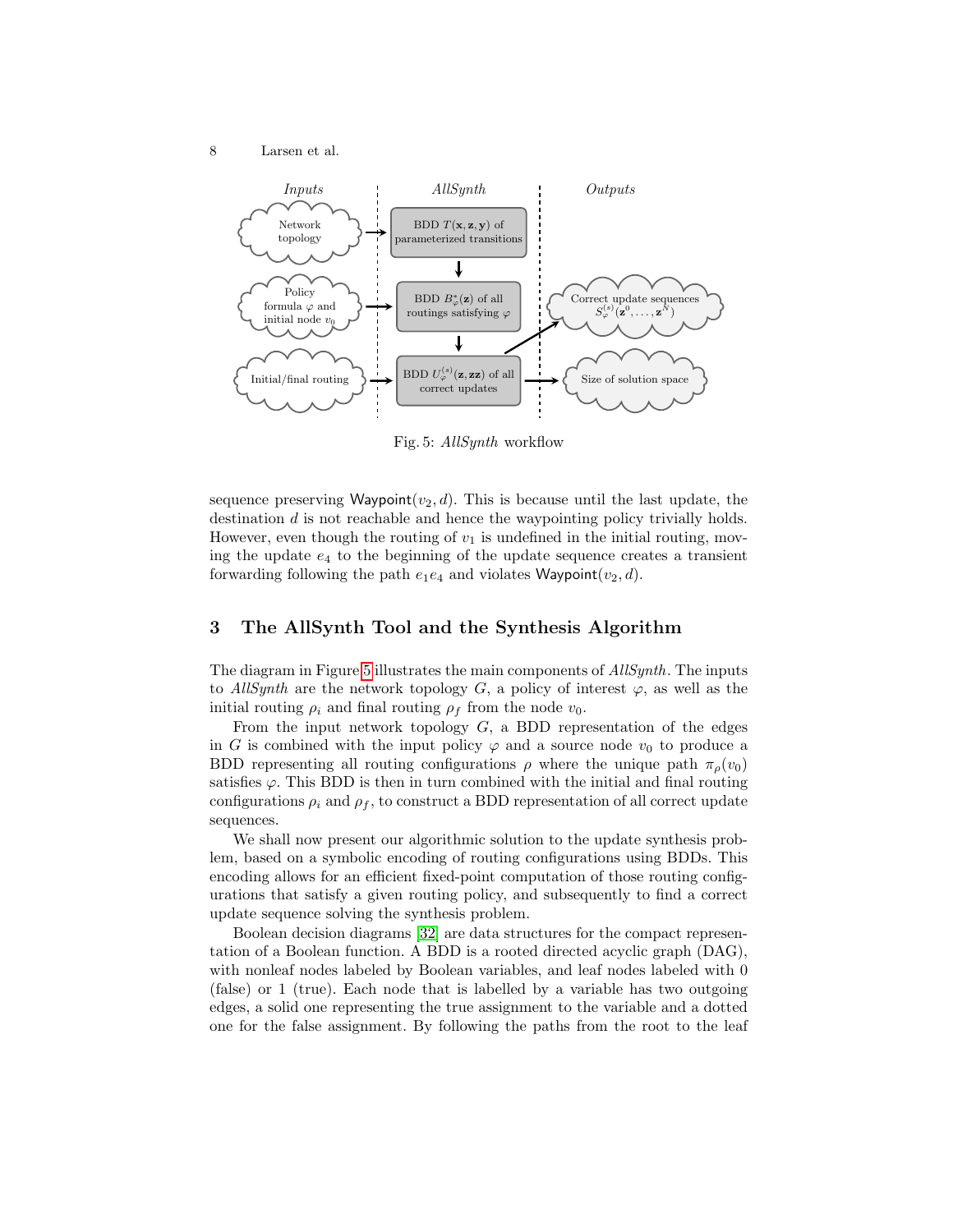<span id="page-8-0"></span>

Fig. 6: Running example and encoding of the transition function

labelled with 1, we obtain all satisfying Boolean assignments. BDDs were introduced by Lee [\[32\]](#page-17-6) and later Bryant [\[9\]](#page-16-13) presented their reduced ordered version (ROBDD), where the ordering between the Boolean variables are fixed along each path from the root to a leaf, and isomorphic parts are combined. We show how to exploit ROBDDs for solving the update synthesis problem.

First, let us recall how to encode subsets of a finite set S using Boolean expressions—hence ROBDDs. The encoding is relative to a given enumeration  $s_0, s_1, s_2, \ldots s_{|S|-1}$  of S and it is based on  $n = \lceil \log(|S|) \rceil$  Boolean variables  $\mathbf{x} = x_1, x_2, \dots, x_n$ . Now, any truth assignment  $\mu$  to  $\mathbf{x}$  may be seen as a binary encoding of a natural number  $n(\mu) \in \mathbb{N}$  and hence an encoding of the  $n(\mu)'$ th element  $s_{n(\mu)} \in S$ . We shall use the short notation  $s(\mu)$  for the element  $s_{n(\mu)}$ as well as the notation  $x(s)$  to denote a Boolean expression over x encoding the singleton-set  $\{s\}$ . Now any Boolean expression  $t(\mathbf{x})$  over x may be seen as encoding the subset  $[[t(\mathbf{x})]] = \{ s_{n(\mu)} | \mu \text{ satisfies } t(\mathbf{x}) \} \subseteq S.$ 

<span id="page-8-1"></span>*Example 1.* Consider the network topology in Figure [6a](#page-8-0) with the nodes  $V =$  $\{v_0, v_1, v_2, v_3\}$  enumerated by the given indices. We encode any subset of V by a Boolean expression over two Boolean variables  $x_1, x_2$ —note that the encoding of e.g.  $\{v_1\}$  is  $\mathbf{x}(v_1) = \neg x_1 \wedge x_2$  as the binary encoding of  $v_1$  is 01. Conversely, the subset identified by the Boolean expression  $t \equiv \neg x_1 \vee \neg x_2$  is  $\llbracket t \rrbracket = \{v_0, v_1, v_2\}$  as the binary encoding of  $v_0, v_1, v_2$  are 00,01, 10, respectively.

BDD encoding of routing configurations. Let  $G = (V, E, \text{src}, \text{tgt})$  be a network topology and let  $v \in V$ . We denote by  $E_v$  the set of edges having v as a sourcenode, i.e.  $E_v = \{e \in E \mid \mathsf{src}(e) = v\}$ . Now, a routing configuration  $\rho: V \to E$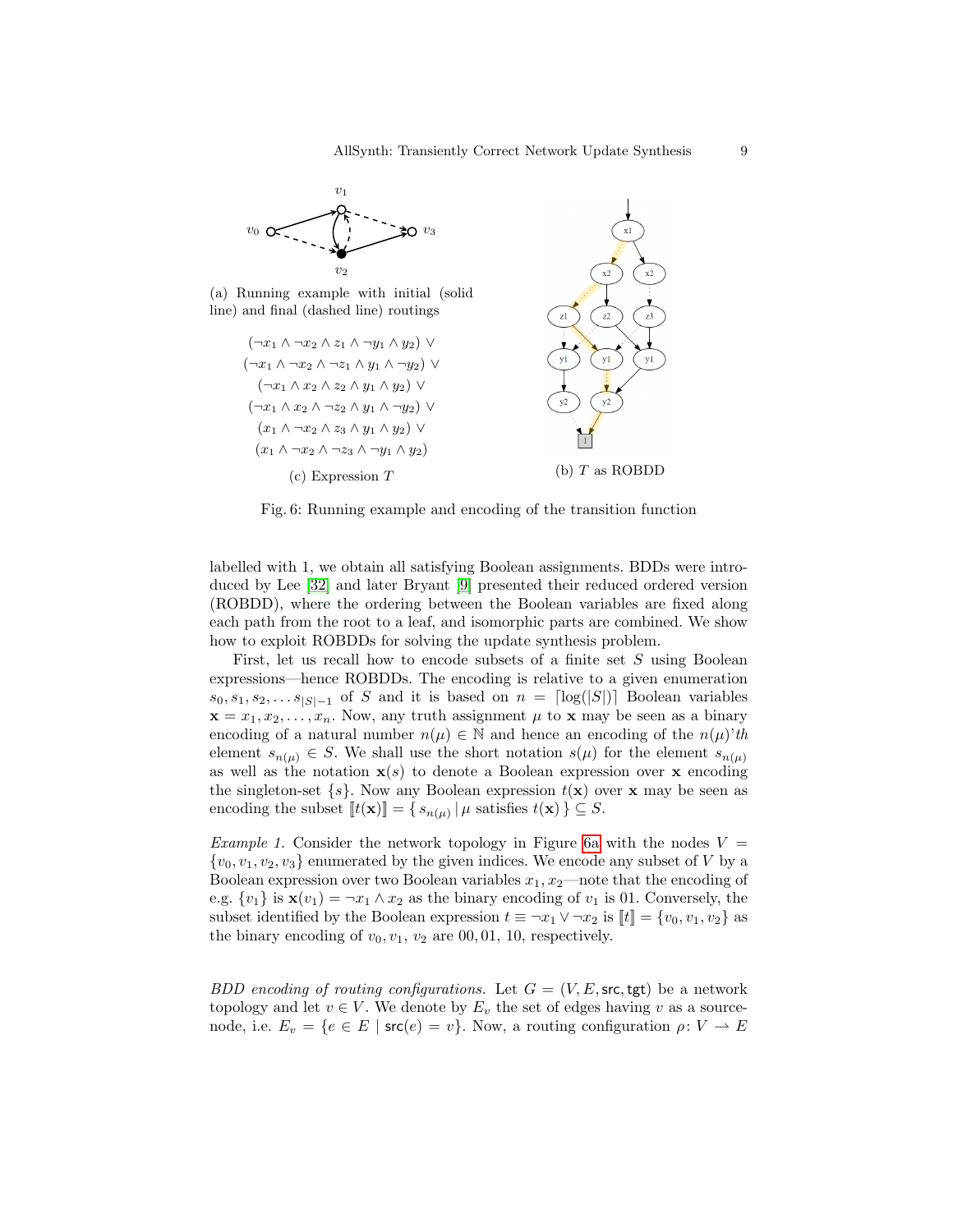is isomorphic to indicating for each node v whether  $\rho(v)$  is defined and if so to identify an element from  $E_v$ . For the Boolean encoding of (sets of) elements from  $E_v$  we use, as described above,  $\lceil \log(|E_v|) \rceil$  Boolean variables  $\mathbf{z}_v$ . To indicate the definedness of  $\rho(v)$ , we use an additional Boolean variable  $z_v^d$ . To encode the possible transitions between nodes  $v$  and  $v'$  enabled by a given routing configuration  $\rho$ , we use Boolean variables x for encoding the source node v and equally many Boolean variables  $y$  for encoding the target node  $v'$ . The following Boolean expression  $T$  encodes the possible transitions:

<span id="page-9-2"></span>
$$
T(\mathbf{x}, \mathbf{z}_{v_0}, \dots, \mathbf{z}_{v_k}, z_{v_0}^d, \dots, z_{v_k}^d, \mathbf{y}) = \bigvee_{v \in V} \bigvee_{e \in E_v} (\mathbf{x}(v) \wedge \mathbf{z}_v(e) \wedge z_v^d \wedge \mathbf{y}(\texttt{tgt}(e)))
$$

where  $V = \{v_0, \ldots, v_k\}.$ 

Example 2. Reconsidering the network topology from Figure [6a,](#page-8-0) we shall use three Boolean variables  $z_1, z_2, z_3$  for encoding routing configurations in terms of their choice of successor-node from  $v_0, v_1$  and  $v_2^3$  $v_2^3$ . Using the encoding of nodes from Example [1,](#page-8-1) the possible transitions between nodes are given by the Boolean expression  $T$  in Figure [6c.](#page-8-0) The resulting unique ROBDD in Figure [6b](#page-8-0) with only 11 non-leaf nodes illustrates the compactness of the ROBDD data structure (the missing edges lead to 0). The highlighted path encodes the transition (routing) from  $v_0$  to  $v_1$  under the initial routing. Here the chosen ordering of the Boolean variables is crucial. Alternative orderings, e.g. with the z variables being tested first respectively last results in ROBDDs with 25 respectively 17 non-leaf nodes.

BDD encoding of routing policies. Now let  $G = (V, E, \text{src}, \text{tgt})$  be a network topology and let  $\varphi$  be a routing policy expressed in the LTL logic of Defini-tion [3.](#page-3-0) Using Boolean variables  $x$  for encoding nodes and Boolean variables  $z$  for encoding routing configurations<sup>[4](#page-9-1)</sup>, we shall construct an ROBDD  $B_{\varphi}(\mathbf{x}, \mathbf{z})$  such that:  $(v, \rho) \in [B_{\varphi}(\mathbf{x}, \mathbf{z})]$  if and only if  $\pi_{\rho}(v) \models \varphi$  where  $\pi_{\rho}(v)$  is the unique path starting in the node  $v$  following the the routing configuration  $\rho$ .

**Definition 8.** Let  $G = (V, E, \text{src}, \text{tgt})$  be a network topology and  $\varphi$  a routing policy. We define the ROBDD  $B_{\varphi}(\mathbf{x}, \mathbf{z})$  inductively on  $\varphi$  as follows:

 $B_{\text{true}}(\mathbf{x}, \mathbf{z}) = 1$  $B_v(\mathbf{x}, \mathbf{z}) = \mathbf{x}(v)$  $B_{\neg\varphi}(\mathbf{x},\mathbf{z}) = \neg B_{\varphi}(\mathbf{x},\mathbf{z})$  $B_{\varphi_1 \wedge \varphi_1}(\mathbf{x}, \mathbf{z}) = B_{\varphi_1}(\mathbf{x}, \mathbf{z}) \wedge B_{\varphi_2}(\mathbf{x}, \mathbf{z})$  $B_{\mathsf{NoLoop}}(\mathbf{x}, \mathbf{z}) \stackrel{\text{min}}{=} \forall \mathbf{y}.(T(\mathbf{x}, \mathbf{z}, \mathbf{y}) \to B_{\mathsf{NoLoop}}(\mathbf{y}, \mathbf{z}))$  $B_{X\varphi}(\mathbf{x},\mathbf{z}) = \exists \mathbf{y}. (T(\mathbf{x},\mathbf{z},\mathbf{y}) \wedge B_{\varphi}(\mathbf{y},\mathbf{z}))$  $B_{\varphi_1 U \varphi_2}(\mathbf{x}, \mathbf{z}) \stackrel{\text{min}}{=} B_{\varphi_2}(\mathbf{x}, \mathbf{z}) \vee \big( B_{\varphi_1}(\mathbf{x}, \mathbf{z}) \wedge \exists \mathbf{y}. \big(T(\mathbf{x}, \mathbf{z}, \mathbf{y}) \wedge B_{\varphi_1 U \varphi_2}(\mathbf{y}, \mathbf{z})\big) \big)$ 

<span id="page-9-0"></span><sup>3</sup> In this running example, we shall for simplicity assume that routing configurations are total functions, e.g. that the variables  $z_v^d$  are true.

<span id="page-9-1"></span><sup>&</sup>lt;sup>4</sup> Recall that **z** consists of variables  $\mathbf{z}_{v_1}, \ldots, \mathbf{z}_{v_k}$  and  $z_{v_1}^d, \ldots, z_{v_k}^d$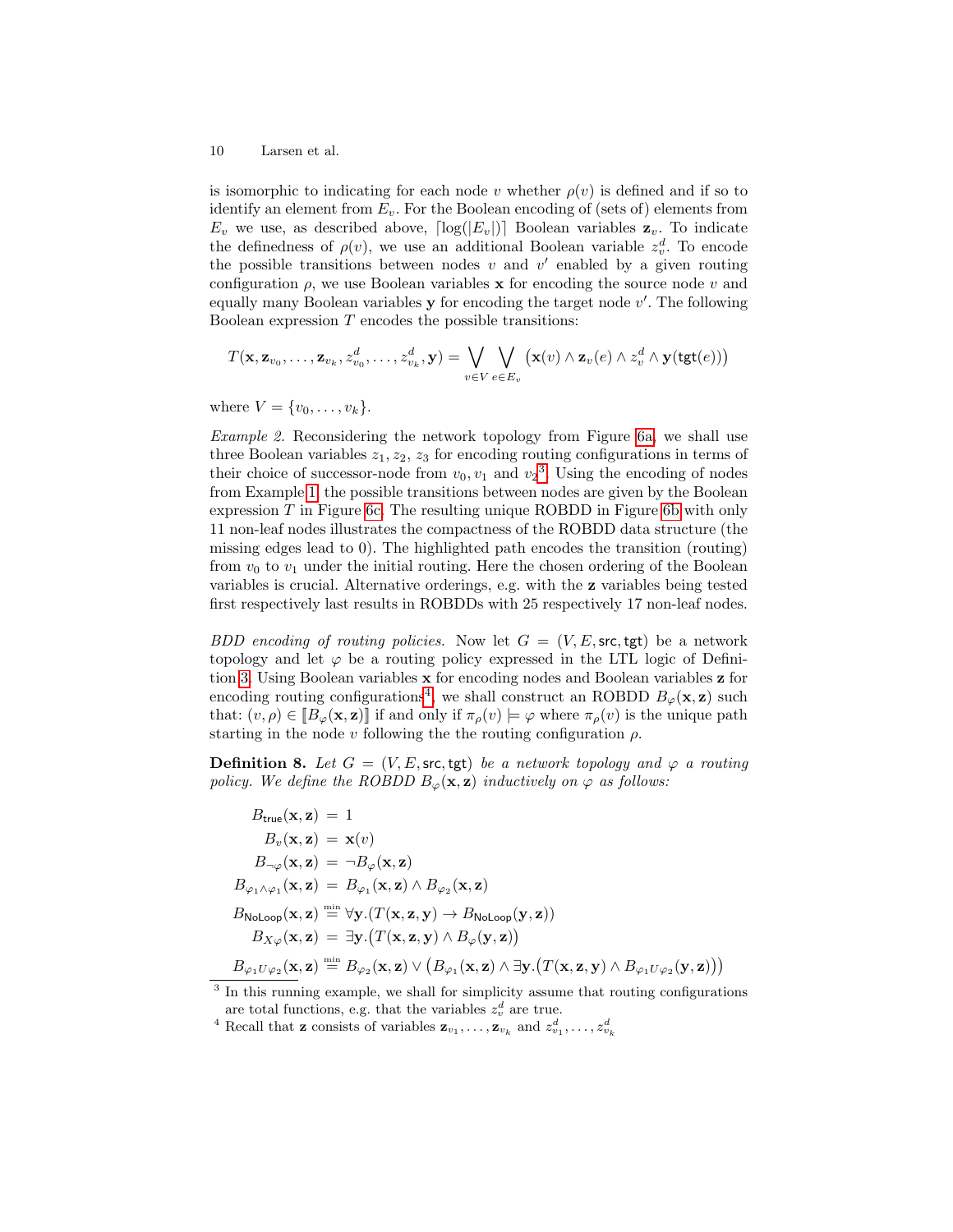<span id="page-10-0"></span>

Fig. 7: Increasing approximants  $B_{\mathsf{Reach}(v_3)}^n$ 

In the above definition we exploit that ROBDDs are closed under Boolean operations as well as Boolean quantification. In the cases NoLoop and  $\varphi_1 U \varphi_2$ , the changes of Boolean variables used in the parameter lists in the right-hand sides are obtained by simple substitution of variables, an operation that may efficiently be performed on ROBDDs. Finally, note that the definitions of  $B_{\text{NoLoop}}$ and  $B_{\varphi_1 U \varphi_2}$  are given as minimal fixed points. These fixed points, e.g.  $B_{\text{NoLoop}}$ , are obtained after a finite number of applications of the corresponding righthand sides on increasing approximations  $B^n_{\text{Noloop}}$ , starting with  $B^0_{\text{Noloop}} = 0$ , and terminating when  $B_{\text{Nolloop}}^{n+1} = B_{\text{Nolloop}}^n$ .

<span id="page-10-1"></span>**Lemma [2.](#page-20-1)** We have  $(v, \rho) \in [B_{\varphi}(\mathbf{x}, \mathbf{z})]$  if and only if  $\pi_{\rho}(v) \models \varphi$ .

Example 3. Consider the network topology from Figure [6a](#page-8-0) with the routing policy  $\mathsf{Reach}(v_3)$ . Given the LTL-definition of  $\mathsf{Reach}(v_3)$ , the  $\mathsf{ROBDD}\ B_{\mathsf{Reach}(v_3)}$  is given by the limit of the following inductively defined sequence:  $B_{\text{Reach}(v_3)}^{n+1}(\mathbf{x}, \mathbf{z}) =$  $\mathbf{x}(v_3) \vee \exists \mathbf{y}. (T(\mathbf{x}, \mathbf{z}, \mathbf{y}) \wedge B^n_{\mathsf{Reach}(v_3)}(\mathbf{y}, \mathbf{z}))$  with  $B^0_{\mathsf{Reach}(v_3)} = 0$ . Figure [7](#page-10-0) provides some of the approximants with  $B_{\text{Reach}(v_3)}^4$  found to be the least fixed point.

We shall denote by  $B^*_{\varphi}(\mathbf{z})$  the ROBDD  $\exists \mathbf{x}.B_{\varphi}(\mathbf{x}, \mathbf{z}) \wedge \mathbf{x}(v_0)$ , where  $v_0 \in V$ is the source node. Rather than using BDDs for model-checking that individual routing configurations satisfy a given policy  $\varphi$  one by one,  $B^*_{\varphi}(\mathbf{z})$  characterizes exactly in one single ROBDD the full set of routing configurations satisfying  $\varphi$ .

Example 4. Recall the network topology from Figure [6a](#page-8-0) and the Boolean encoding of routing configurations and nodes from Example [2.](#page-9-2) Now consider the routing policies  $W = \text{Waypoint}(v_2, v_3)$  and  $R = \text{Reach}(v_3)$ . The resulting ROB-DDs for  $B_R^*, B_W^*$  and  $B_{W\wedge R}^*$  are given in Figure [8.](#page-11-0) It can be concluded that there are 6, 6 respectively 4 routing configurations satisfying the policies  $R$ ,  $W$ respectively  $R \wedge W$ . Moreover, both  $\rho_i$  and  $\rho_f$  satisfy all three policies.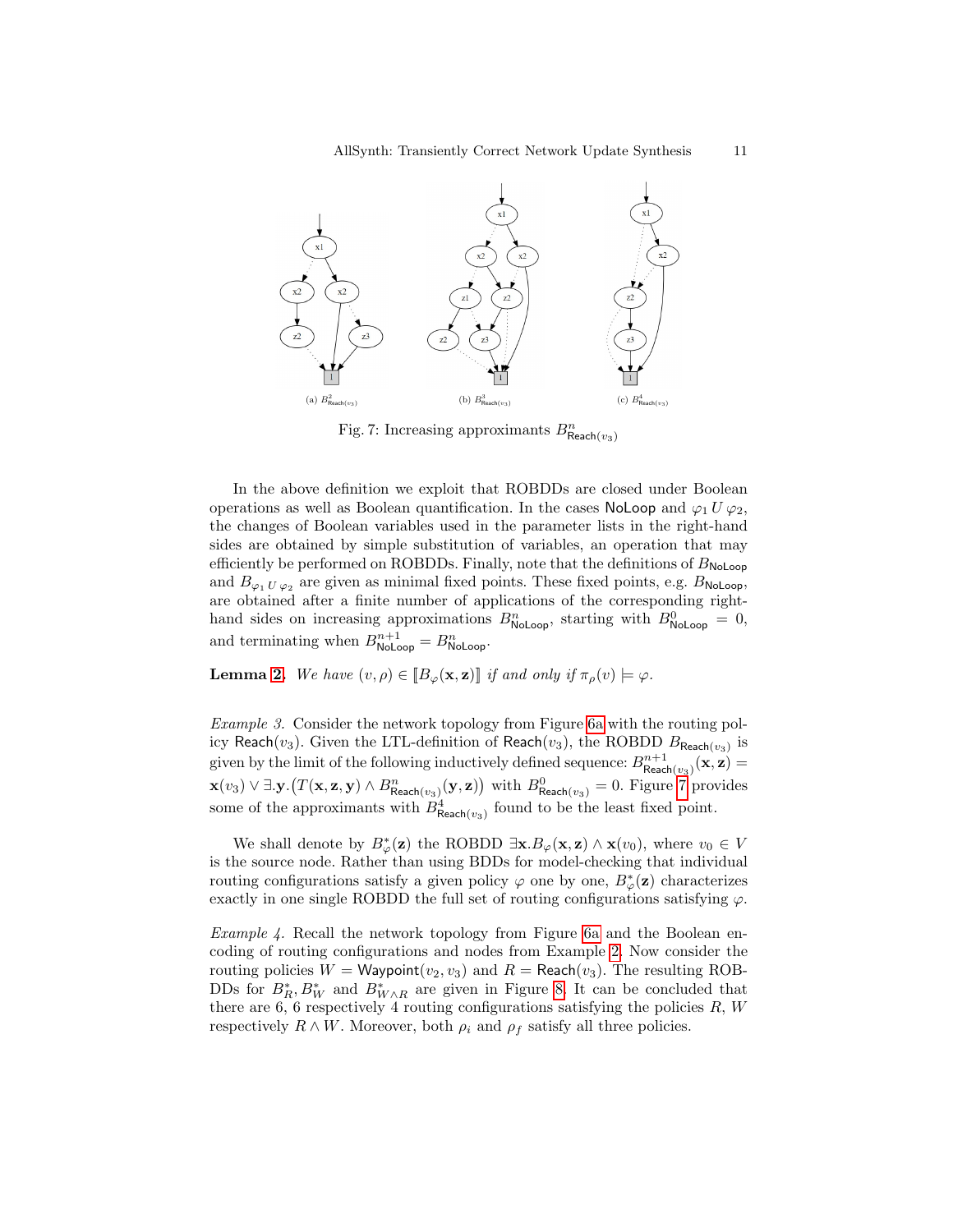<span id="page-11-0"></span>

Fig. 8: Encoding of different routing policies

BDD encoding of update sequences. Again let  $G = (V, E, \text{src}, \text{tgt})$  be a network topology and let  $\varphi$  be a routing policy, with  $\rho_i$  respectively  $\rho_f$  being initial respectively final routing configuration. We shall show how to symbolically synthesize correct (simple) update sequences using BDD encodings. The basis of the synthesis is the ROBDD  $B^*_{\varphi}(\mathbf{z})$  encoding all routing configurations that are correct with respect to  $\varphi$  using Boolean variables  $\mathbf{z} = \mathbf{z}_{v_0} \dots \mathbf{z}_{v_k}$ ,  $z_{v_0}^d$ ,  $\dots$ ,  $z_{v_k}^d$ . For simple updates it suffices to use single Boolean variables  $z_{v_j}$ , with  $z_{v_j}$  encoding  $\rho_i(v_j)$  and  $\neg z_{v_j}$  encoding  $\rho_f(v_j)$ , i.e. in case  $\rho_f(v_j) \neq \rho_i(v_j)$ . To encode a simple update between configurations  $\rho$  and  $\rho'$  we shall use Boolean variables z for encoding  $\rho$  and a corresponding (distinct) sequence of Boolean variables zz for encoding  $\rho'$ . The following Boolean expression  $U^s_\varphi$  encodes the set of possible simple updates that preserve correctness with respect to  $\varphi$ .

$$
U^s_{\varphi}(\mathbf{z}, \mathbf{z} \mathbf{z}) = B^*_{\varphi}(\mathbf{z}) \wedge B^*_{\varphi}(\mathbf{z} \mathbf{z}) \wedge \exists i. \left[z_{v_i} \wedge \neg z z_{v_i} \wedge \bigwedge_{j \neq i} z_{v_j} = z z_{v_j}\right]
$$

Note that in this simple update the routing configuration changes for exactly one node  $v_i$  from the setting in the initial configuration  $\rho_i$ , encoded as  $z_{v_i}$ , to the setting in final configuration  $\rho_f$ , encoded as  $\neg zz_{v_i}$ . In the general case, the update can change the setting of any node arbitrarily, as given by the following Boolean expression  $U_{\varphi}$ .

$$
U_{\varphi}(\mathbf{z}, \mathbf{z} \mathbf{z}) = B_{\varphi}^*(\mathbf{z}) \wedge B_{\varphi}^*(\mathbf{z} \mathbf{z}) \wedge \exists i. \big[ \mathbf{z}_{v_i} \neq \mathbf{z} \mathbf{z}_{v_i} \wedge \bigwedge_{j \neq i} \mathbf{z}_{v_j} = \mathbf{z} \mathbf{z}_{v_j} \big]
$$

<span id="page-11-2"></span>**Lemma [3.](#page-22-0)** We have  $(\rho, \rho') \in [[U_{\varphi}(\mathbf{z}, \mathbf{z} \mathbf{z})]] \text{ (resp. } [[U_{\varphi}^{s}(\mathbf{z}, \mathbf{z} \mathbf{z})]] \text{ ) iff } \rho \neq \rho' \text{ and }$ there exists an update (resp. simple update) u such that  $\rho^u = \rho'$ ,  $\pi_\rho(v_0) \models \varphi$  and  $\pi_{\rho}(v_0) \models \varphi$ , where  $v_0$  is the given source node.

To enable synthesis of correct (simple) update sequences, the following recursively defined ROBDD is key.

<span id="page-11-1"></span>
$$
R^s_\varphi(\mathbf{z}, \mathbf{z} \mathbf{z}) \stackrel{\text{min}}{=} \mathbf{z}(\rho_f) \vee \exists \mathbf{z} \mathbf{z} \mathbf{z}. (U^s_\varphi(\mathbf{z}, \mathbf{z} \mathbf{z}) \wedge R^s_\varphi(\mathbf{z} \mathbf{z}, \mathbf{z} \mathbf{z} \mathbf{z})) \tag{1}
$$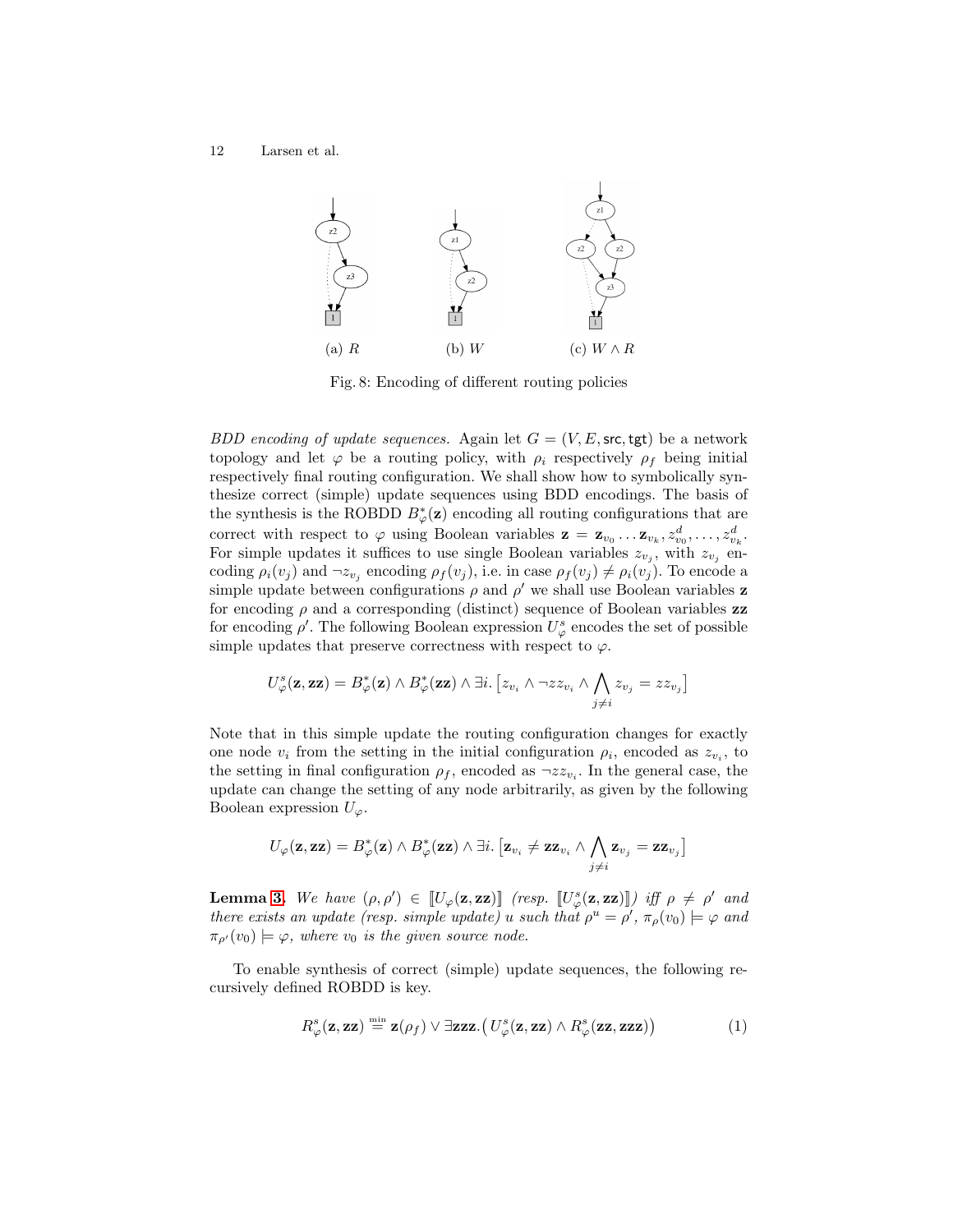<span id="page-12-1"></span>

Fig. 9: Encoding of all correct simple update-steps (a-c); unique update sequence (UUS) for  $W \wedge R$  (d)

The expression encodes the set of simple updates that preserve correctness with respect to  $\varphi$  while ensuring reachability of the final routing configuration.

<span id="page-12-2"></span>**Lemma [4.](#page-22-1)** We have  $(\rho, \rho') \in [R^s_{\varphi}(\mathbf{z}, \mathbf{z} \mathbf{z})]$  iff there exists a correct simple update sequence  $w = u_0 u_1 \cdots u_k$  with respect to  $\rho$  and  $\varphi$  such that  $\rho' = \rho^{u_0}$  and  $\rho^w = \rho_f$ .

All correct, simple update sequences of length N may now be characterized by the following Boolean expression, where  $z^i$  are (distinct) Boolean variables encoding the routing configuration after  $i$  updates:

<span id="page-12-0"></span>
$$
S^s_{\varphi}(\mathbf{z}^0, \dots, \mathbf{z}^N) = \mathbf{z}^0(\rho_i) \wedge \mathbf{z}^N(\rho_f) \wedge \bigwedge_{i=0}^{N-1} R^s_{\varphi}(\mathbf{z}^i, \mathbf{z}^{i+1})
$$
(2)

<span id="page-12-3"></span>**Theorem [1.](#page-23-0)** We have  $(\rho_0, \rho_1, \ldots, \rho_N) \in \llbracket S^s_{\varphi}(\mathbf{z}^0, \ldots, \mathbf{z}^N) \rrbracket$  iff there exists a simple correct update sequence  $w = u_0u_1 \cdots u_{N-1}$  with respect to  $\varphi$  and  $\rho_0$  such that  $\rho_{k+1} = \rho_k^{u_k}$  for all k with  $0 \le k < N$ ,  $\rho_0 = \rho_i$  and  $\rho_N = \rho_f$ .

For the synthesis in the general case: simply replace  $U^s_\varphi$  in [\(1\)](#page-11-1) with  $U_\varphi$  to get a ROBDD  $R_{\varphi}$  characterizing (general) update sequences leading to  $\rho_f$ . Now, replace  $R^s_\varphi$  with  $R_\varphi$  in [\(2\)](#page-12-0) to get a characterization of all correct (general) update sequences of length N.

Example 5. Consider again the network topology from Figure [6a](#page-8-0) and the routing policies  $W = W$ aypoint $(v_2, v_3)$  and  $R = \text{Reach}(v_3)$ . The full sets of correct simple update-steps with respect to  $W, R$  and  $W \wedge R$  are given by the ROBDDs  $R_W^s, R_R^s$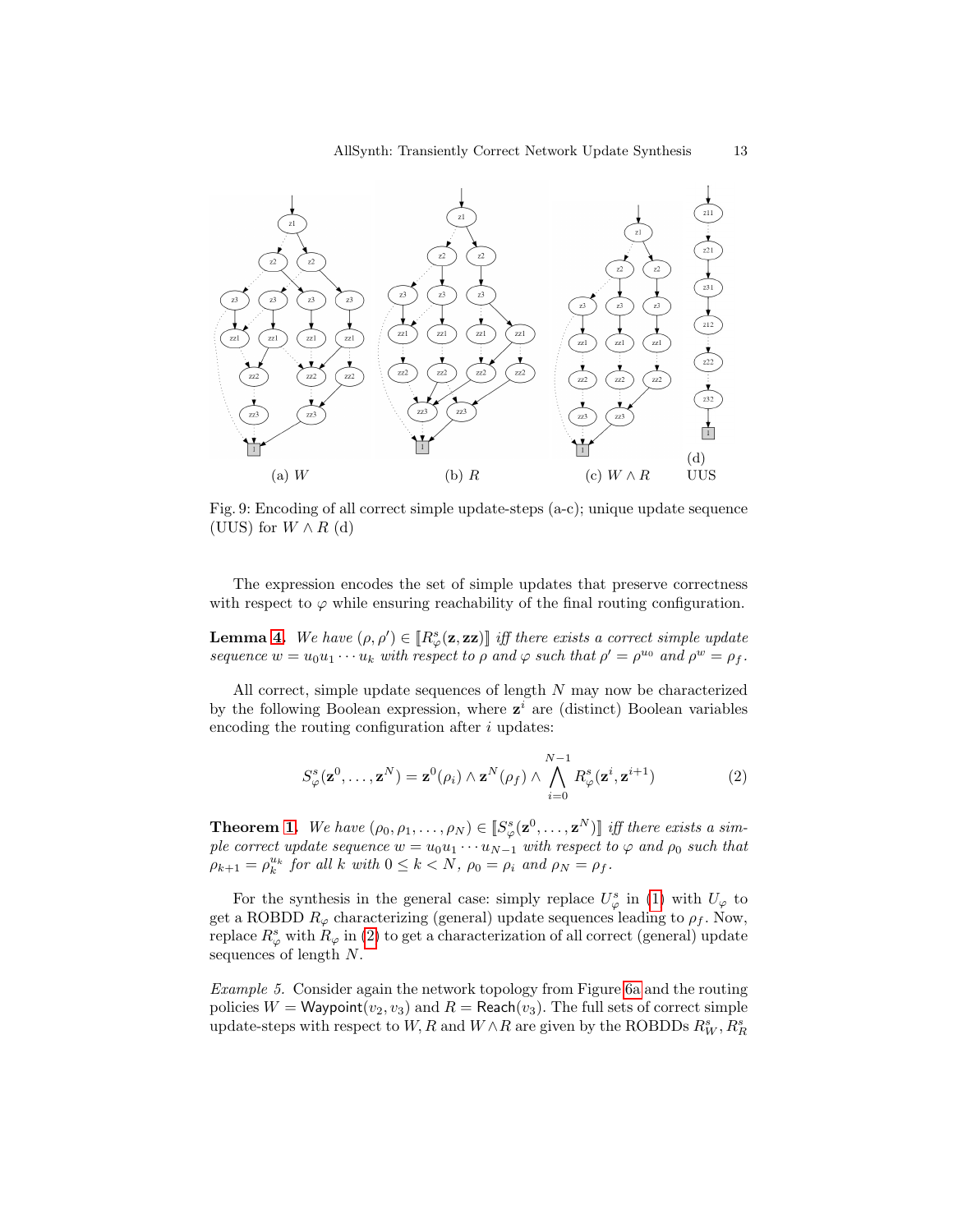and  $R_{W\wedge R}^s$  given in Figure [9\(](#page-12-1)a-c). Instantiating Equation [\(2\)](#page-12-0) with these ROB-DDs reveals that there are 3, 3 respectively 1 correct simple update sequences of length 3 with respect to the routing policies  $W, R$  respectively  $W \wedge R$ .

The unique simple update sequence for  $W \wedge R$  (ignoring the initial and final routing configurations) is given by the ROBDD in Figure  $9(d)^5$  $9(d)^5$ . Here the values suggested for the first three Boolean variables  $z_1^1, z_2^1, z_3^1$  indicate that the routing configuration after the first update is given by the edges  $(v_0, v_2), (v_1, v_2), (v_2, v_3)$ . Similarly, the values of the last three Boolean variables  $z_1^2, z_2^2, z_3^2$  indicate the edges  $(v_0, v_2), (v_1, v_3), (v_2, v_3)$  as the configuration after the second update. Note, that in case there is no correct (simple) update sequence the resulting ROBDD becomes empty (just consisting of the node false).

## 4 Implementation and Evaluation

Our tool AllSynth is implemented in Python and relies on a Cython wrapper [\[1\]](#page-16-14) of the CUDD [\[44\]](#page-18-15) package for manipulation of ROBDD. From a given network topology with the initial and final routing, the tool produces either a simple or general update sequence satisfying a given policy, as well as the information about the number of possible solutions. As all such correct solutions are symbolically represented in a compact way as an ROBDD, it is possible to generate alternative solutions without any additional computational effort.

We evaluate *AllSynth* against two state-of-the-art update synthesis tools, NetSynth [\[38\]](#page-18-3) and FLIP [\[46\]](#page-18-4). NetSynth can compute only a simple update sequence or inform the user that there is no solution; the synthesis of general update sequences is not supported. FLIP can synthesise sequences of steps (groups of switches or routers) in which order the network can be updated, however, if such a sequence does not exist, the tool may introduce additional forwarding rules and use tagging of packets. As NetSynth and FLIP do not support general update sequences, compare the running times only for simple updates.

All experiments are executed on Ubuntu 14.04 cluster with 2.3 GHz AMD Opteron 6376 processors with 2 hour timeout and 14 GB memory limit. A reproducibility package is available in [\[31\]](#page-17-7).

We consider a scalable synthetic topology and the standard benchmark of 261 real-world network topologies from the Topology Zoo dataset [\[29\]](#page-17-5). The class of synthetic topologies, referred to as diamond topologies, are overtaken from the NetSynth evaluation benchmark [\[38\]](#page-18-3) and are formed by disjoint initial and final routing paths that only share the initial and final node. The size of the problem is defined to be the sum of the lengths of the two paths—we include instances of sizes up to 2000. The Topology Zoo instances are five times sequentially concatenated in order to obtain larger topologies where the size of the update problems ranges from 20 to 679. We display the 50 most difficult instances of the problem.

We consider three classes of update policies: Reach(d), MultiWaypoint( $W, d$ ) and Service( $\omega, d$ ). For MultiWaypoint( $W, d$ ), we let every 5th node on both the

<span id="page-13-0"></span><sup>&</sup>lt;sup>5</sup> Note that **zij** in the figure is to be read as the variable  $z_i^j$ .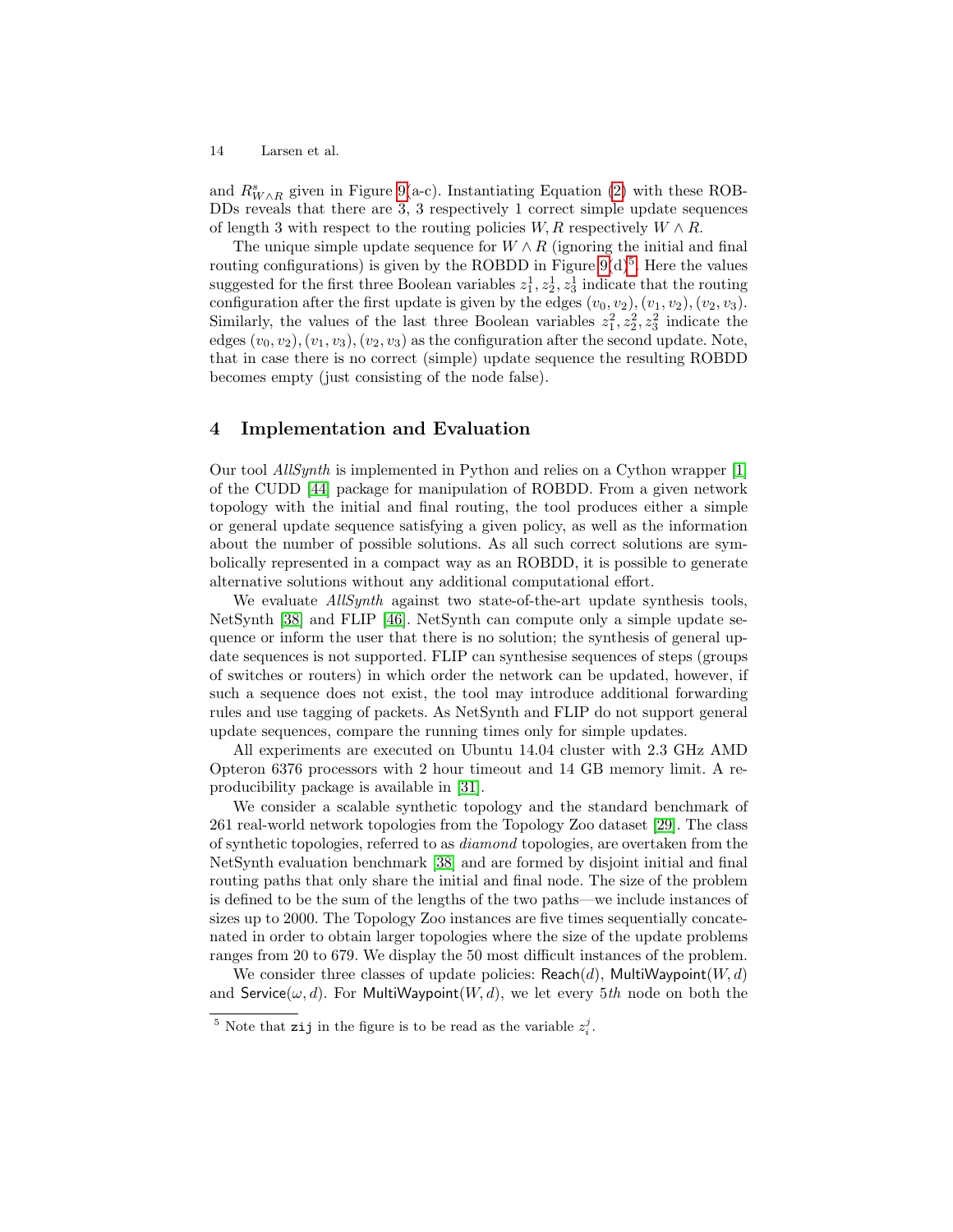<span id="page-14-0"></span>

Fig. 10: Experimental Results

initial and final path be included in W. For Service( $\omega, d$ ), the sequence  $\omega$  is generated by including every 5th node that is traversed by both the initial and final path. Because the diamond update problem consists of two disjoint paths, the service chaining policy is not considered here. The policy language of NetSynth is identical to our LTL-based specifications and hence it is able to directly express all these properties. On the other hand, the policy input to FLIP enumerates all admissible subpaths that are considered, in logical disjunction. The encoding of the service chaining policy then entails an exhaustive enumeration of all paths that satisfy the service chaining policy and we therefore do not include FLIP in our service chaining experiments.

Results. The experiments are summarized in a number of so-called cactus plots [\[7\]](#page-16-15) in Figure [10,](#page-14-0) where for each method all instances of the problem are independently sorted from the fastest to the slowest one and plotted on the xaxis, and the y-axis (note the logarithmic scale) shows the increasing running time. If some curve does not reach to the right end of the plot, this means that the corresponding tool is not able to solve the remaining instances within the given timeout and memory limit. While cactus plots do not provide instance-toinstance runtime comparison, they provide an overall performance evaluation of the different tools.

For the experiments on the collection of real networks from the Topology Zoo presented in Figures [10a](#page-14-0) and [10b,](#page-14-0) we notice that none of the tools has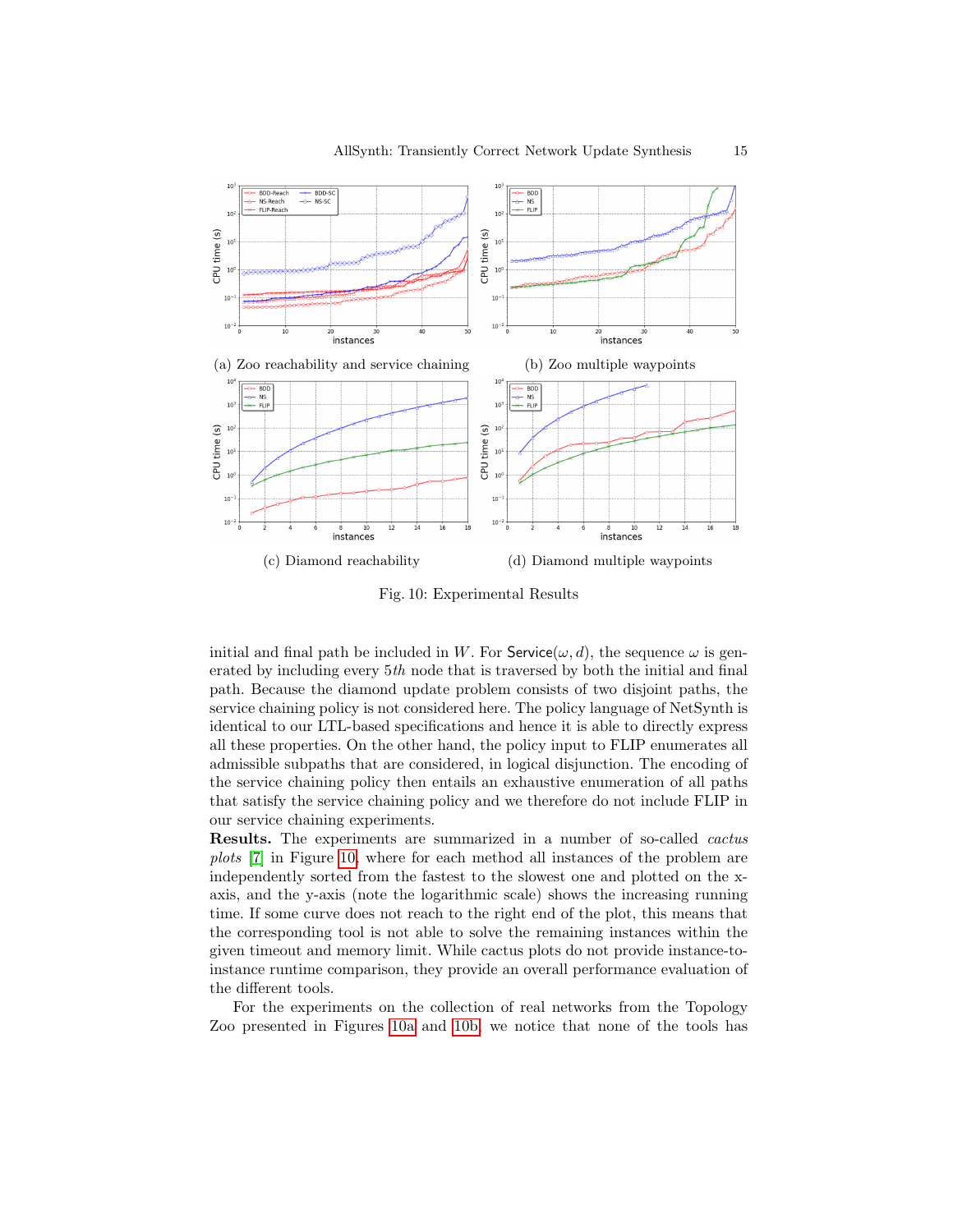difficulty solving the synthesis of the plain reachability policy and it takes less than 10 seconds for all instances—here our approach has a slight margin. For waypointing, while FLIP is performing well on small instances, it shows a noticeable penalty once it reaches the most difficult problems where its running time quickly deteriorates and it is as the only tool not able to solve some of the largest instances. We maintain about one order of magnitude advantage over NetSynth (NS), which is the case also for service chaining.

Results for diamond topologies are given in Figures [10c](#page-14-0) and [10d.](#page-14-0) We observe that for reachability our computation of all solutions is almost one order of magnitude faster than FLIP and several orders of magnitude faster than NetSynth (both tools terminate as soon as they find the first correct update sequence). For waypointing, we still significantly outperform NetSynth and we are almost comparable with FLIP which shows better performance at the largest instances.

In conclusion, our experiments demonstrate that  $AllSynth$ , based on the symbolic BDD technology, not only significantly outperforms state-of-the-art tools on all non-trivial real-world networks, but also provides higher generality. Indeed, *AllSynth* computes *all* solutions, compared to only one solution returned by NetSynth or a more general sequence of update steps generated by FLIP. This aspect is important for the practical usage by network operators as it allows them to iteratively choose the most suitable update sequence.

#### 5 Conclusion

We presented an efficient approach for synthesizing correct update sequences for software-defined networks. In contrast to existing tools, our approach is fully symbolic and relies on BDD technology. As a result, we are able to represent all solutions to the update synthesis problem in a succinct binary tree, preserving generic routing policies (e.g., service chaining) that can be described in the LTL logic. Our prototype implementation of *AllSynth* outperforms the state-of-theart tools NetSynth and FLIP in many scenarios (e.g., on the real-world Internet topologies), while at the same time extending the generality.

Our experiments focused on the generation of simple update sequences (at most one update per flow per switch), similar to the methodology used in Net-Synth and FLIP. AllSynth however also supports a novel generalization where a switch can be updated several times. This is particularly useful for the instances of the update synthesis problem that do not have any simple solution. In this case, NetSynth does not provide any alternative (and in fact does not terminate even on relatively small negative instances); FLIP may degrade to a two-phase commit strategy that is less preferable as it requires the duplication of forwarding rules as well as additional packet header space. AllSynth instead tries to suggest a general update sequence that does not require packet tagging.

Acknowledgements. The research is partly funded by the Vienna Science and Technology Fund (WWTF), project WHATIF (ICT19-045), the ERC Advanced Grant LASSO, the Villum Investigator Grant S4OS, DFF project QASNET as well as DIREC: Digital Research Centre Denmark.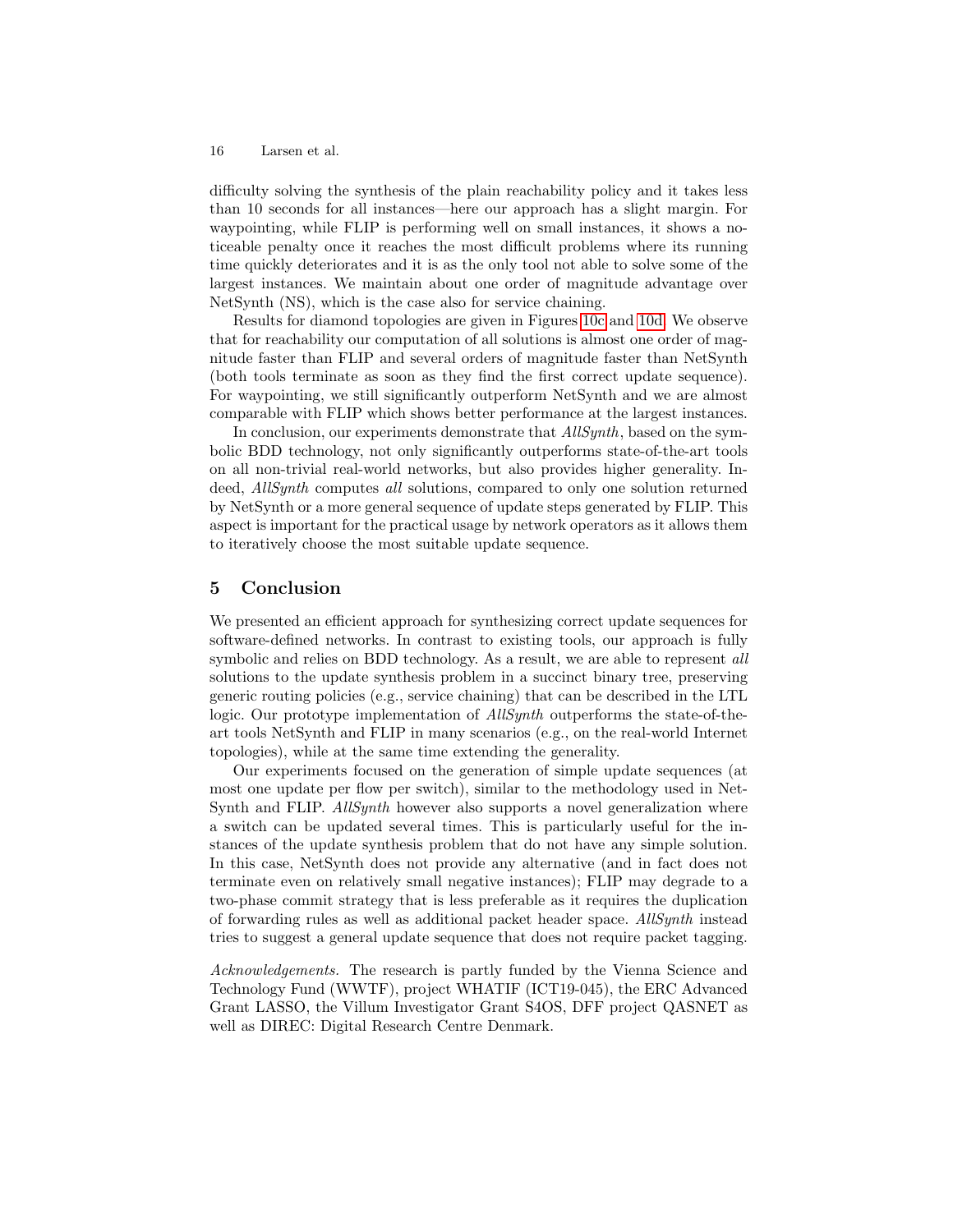#### <span id="page-16-16"></span>References

- <span id="page-16-14"></span>1. dd python package (2021), <https://github.com/tulip-control/dd>
- <span id="page-16-8"></span>2. Akhoondian Amiri, S., Dudycz, S., Schmid, S., Wiederrecht, S.: Congestion-free rerouting of flows on dags. In: 45th International Colloquium on Automata, Languages, and Programming (ICALP). vol. 107, pp. 143:1–143:13. Schloss Dagstuhl-Leibniz-Zentrum fuer Informatik (2018)
- <span id="page-16-5"></span>3. Anderson, C.J., Foster, N., Guha, A., Jeannin, J.B., Kozen, D., Schlesinger, C., Walker, D.: Netkat: Semantic foundations for networks. Acm sigplan notices  $49(1)$ , 113–126 (2014)
- <span id="page-16-3"></span>4. Avin, C., Ghobadi, M., Griner, C., Schmid, S.: On the complexity of traffic traces and implications. In: Proc. ACM SIGMETRICS (2020)
- <span id="page-16-0"></span>5. Beckett, R., Mahajan, R., Millstein, T., Padhye, J., Walker, D.: Don't mind the gap: Bridging network-wide objectives and device-level configurations. In: Proceedings of the 2016 ACM SIGCOMM Conference. pp. 328–341 (2016)
- <span id="page-16-4"></span>6. Benson, T., Akella, A., Maltz, D.A.: Network traffic characteristics of data centers in the wild. In: Proceedings of the 10th ACM SIGCOMM conference on Internet measurement. pp. 267–280 (2010)
- <span id="page-16-15"></span>7. Brain, M.N., Davenport, J.H., Griggio, A.: Benchmarking solvers, SAT-style. In: Proceedings of the 2nd International Workshop on Satisfiability Checking and Symbolic Computation co-located with the 42nd International Symposium on Symbolic and Algebraic Computation (ISSAC'17). CEUR, vol. 1974, pp. 1–15. CEUR-WS.org (2017)
- <span id="page-16-9"></span>8. Brandt, S., Förster, K.T., Wattenhofer, R.: On consistent migration of flows in SDNs. In: IEEE INFOCOM 2016-The 35th Annual IEEE International Conference on Computer Communications. pp. 1–9. IEEE (2016)
- <span id="page-16-13"></span>9. Bryant: Graph-based algorithms for boolean function manipulation. IEEE Transactions on Computers C-35(8), 677–691 (1986), <10.1109/TC.1986.1676819>
- <span id="page-16-10"></span>10. Canini, M., Kuznetsov, P., Levin, D., Schmid, S.: A distributed and robust SDN control plane for transactional network updates. In: 2015 IEEE conference on computer communications (INFOCOM). pp. 190–198. IEEE (2015)
- <span id="page-16-7"></span>11. Černỳ, P., Foster, N., Jagnik, N., McClurg, J.: Optimal consistent network updates in polynomial time. In: International Symposium on Distributed Computing. pp. 114–128. Springer (2016)
- <span id="page-16-1"></span>12. Chirgwin, R.: Google routing blunder sent japan's internet dark on friday. In: [https://www.theregister.co.uk/2017/08/27/google\\_routing\\_blunder\\_sent\\_](https://www.theregister.co.uk/2017/08/27/google_routing_blunder_sent_japans_internet_dark/) [japans\\_internet\\_dark/](https://www.theregister.co.uk/2017/08/27/google_routing_blunder_sent_japans_internet_dark/) (2017)
- <span id="page-16-12"></span>13. Cimatti, A., Clarke, E.M., Giunchiglia, F., Roveri, M.: NUSMV: A new symbolic model checker. Int. J. Softw. Tools Technol. Transf. 2(4), 410–425 (2000), [https:](https://doi.org/10.1007/s100090050046) [//doi.org/10.1007/s100090050046](https://doi.org/10.1007/s100090050046)
- <span id="page-16-11"></span>14. Dudycz, S., Ludwig, A., Schmid, S.: Can't touch this: Consistent network updates for multiple policies. In: 2016 46th Annual IEEE/IFIP International Conference on Dependable Systems and Networks (DSN). pp. 133–143. IEEE (2016)
- <span id="page-16-2"></span>15. Duluth News Tribune: Human error to blame in minnesota 911 outage. In: [https://www.ems1.com/911/articles/](https://www.ems1.com/911/articles/389343048-Officials-Human-error-to-blame-in-Minn-911-outage/) [389343048-Officials-Human-error-to-blame-in-Minn-911-outage/](https://www.ems1.com/911/articles/389343048-Officials-Human-error-to-blame-in-Minn-911-outage/) (2018)
- <span id="page-16-6"></span>16. El-Hassany, A., Tsankov, P., Vanbever, L., Vechev, M.: Netcomplete: Practical network-wide configuration synthesis with autocompletion. In: 15th {USENIX} Symposium on Networked Systems Design and Implementation ({NSDI} 18). pp. 579–594 (2018)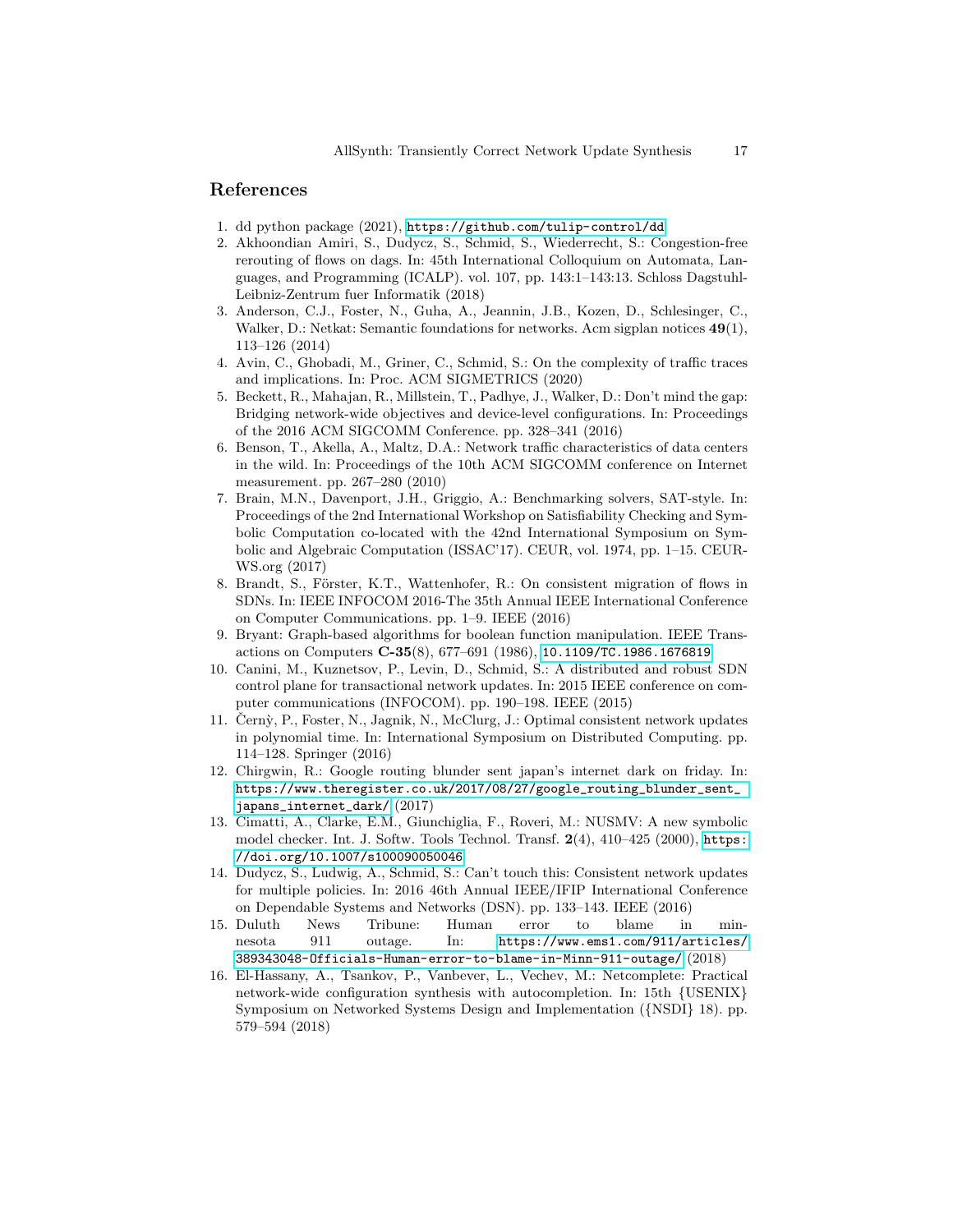- 18 Larsen et al.
- <span id="page-17-1"></span>17. Feamster, N., Rexford, J.: Why (and how) networks should run themselves. arXiv report (2017)
- <span id="page-17-14"></span>18. Finkbeiner, B., Gieseking, M., Hecking-Harbusch, J., Olderog, E.R.: Model checking data flows in concurrent network updates (full version). arXiv preprint arXiv:1907.11061 (2019)
- <span id="page-17-9"></span>19. Foerster, K., Schmid, S., Vissicchio, S.: Survey of consistent software-defined network updates. IEEE Communications Surveys Tutorials 21(2), 1435–1461 (2019)
- <span id="page-17-10"></span>20. Foerster, K.T.: On the consistent migration of unsplittable flows: Upper and lower complexity bounds. In: 2017 IEEE 16th International Symposium on Network Computing and Applications (NCA). pp. 1–4. IEEE (2017)
- <span id="page-17-13"></span>21. Foerster, K.T., Luedi, T., Seidel, J., Wattenhofer, R.: Local checkability, no strings attached:(a) cyclicity, reachability, loop free updates in SDNs. Theoretical Computer Science 709, 48–63 (2018)
- <span id="page-17-15"></span>22. Giacomo, G.D., Vardi, M.Y.: Linear temporal logic and linear dynamic logic on finite traces. In: Proceedings of the 23rd International Joint Conference on Artificial Intelligence (IJCAI'13). pp. 854–860. AAAI Press (2013)
- <span id="page-17-4"></span>23. Glavind, M., Christensen, N., Srba, J., Schmid, S.: Latte: Improving the latency of transiently consistent network update schedules. In: Proc. 38th International Symposium on Computer Performance, Modeling, Measurements and Evaluation (PERFORMANCE) (2020)
- <span id="page-17-0"></span>24. Heller, B., Scott, C., McKeown, N., Shenker, S., Wundsam, A., Zeng, H., Whitlock, S., Jeyakumar, V., Handigol, N., McCauley, J., et al.: Leveraging sdn layering to systematically troubleshoot networks. In: Proceedings of the second ACM SIG-COMM workshop on Hot topics in software defined networking. pp. 37–42 (2013)
- <span id="page-17-11"></span>25. Jin, X., Liu, H.H., Gandhi, R., Kandula, S., Mahajan, R., Zhang, M., Rexford, J., Wattenhofer, R.: Dynamic scheduling of network updates. In: ACM SIGCOMM Computer Communication Review. vol. 44(4), pp. 539–550. ACM (2014)
- <span id="page-17-12"></span>26. Kazemian, P., Chang, M., Zeng, H., Varghese, G., McKeown, N., Whyte, S.: Real time network policy checking using header space analysis. In: Presented as part of the 10th USENIX Symposium on Networked Systems Design and Implementation (NSDI'13). pp. 99–111 (2013)
- <span id="page-17-2"></span>27. Kazemian, P., Varghese, G., McKeown, N.: Header space analysis: Static checking for networks. In: Presented as part of the 9th {USENIX} Symposium on Networked Systems Design and Implementation ({NSDI} 12). pp. 113–126 (2012)
- <span id="page-17-3"></span>28. Kellerer, W., Kalmbach, P., Blenk, A., Basta, A., Reisslein, M., Schmid, S.: Adaptable and data-driven softwarized networks: Review, opportunities, and challenges. In: Proceedings of the IEEE (PIEEE) (2019)
- <span id="page-17-5"></span>29. Knight, S., Nguyen, H.X., Falkner, N., Bowden, R.A., Roughan, M.: The internet topology zoo. IEEE J. Sel. Areas Commun. 29(9), 1765–1775 (2011), [https://](https://doi.org/10.1109/JSAC.2011.111002) [doi.org/10.1109/JSAC.2011.111002](https://doi.org/10.1109/JSAC.2011.111002)
- <span id="page-17-8"></span>30. Kreutz, D., Ramos, F.M., Verissimo, P.E., Rothenberg, C.E., Azodolmolky, S., Uhlig, S.: Software-defined networking: A comprehensive survey. Proceedings of the IEEE 103(1), 14–76 (2014)
- <span id="page-17-7"></span>31. Larsen, K., Mariegaard, A., Schmid, S., Srba, J.: Reproducibility package for: The hazard value: A quantitative network connectivy measure accounting for failures (Mar 2022), <https://doi.org/10.5281/zenodo.6534948>
- <span id="page-17-6"></span>32. Lee, C.Y.: Representation of switching circuits by binary-decision programs. The Bell System Technical Journal 38(4), 985–999 (1959), [10.1002/j.1538-7305.](10.1002/j.1538-7305.1959.tb01585.x) [1959.tb01585.x](10.1002/j.1538-7305.1959.tb01585.x)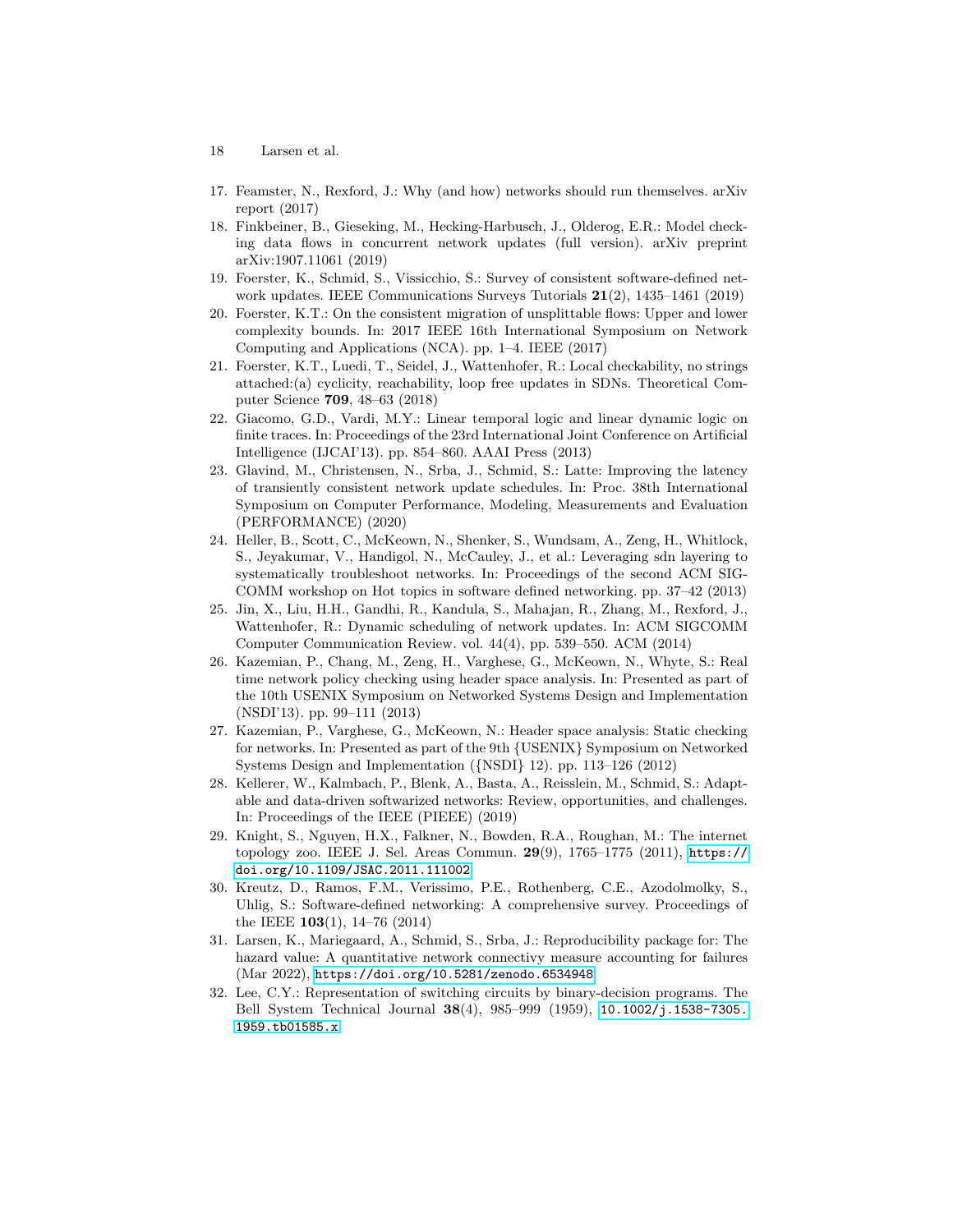- <span id="page-18-9"></span>33. Liu, H.H., Wu, X., Zhang, M., Yuan, L., Wattenhofer, R., Maltz, D.: zupdate: Updating data center networks with zero loss. In: ACM SIGCOMM Computer Communication Review. vol. 43(4), pp. 411–422. ACM (2013)
- <span id="page-18-6"></span>34. Ludwig, A., Dudycz, S., Rost, M., Schmid, S.: Transiently secure network updates. ACM SIGMETRICS Performance Evaluation Review 44(1), 273–284 (2016)
- <span id="page-18-11"></span>35. Ludwig, A., Marcinkowski, J., Schmid, S.: Scheduling loop-free network updates: It's good to relax! In: Proceedings of the 2015 ACM Symposium on Principles of Distributed Computing. pp. 13–22. ACM (2015)
- <span id="page-18-12"></span>36. Ludwig, A., Rost, M., Foucard, D., Schmid, S.: Good network updates for bad packets: Waypoint enforcement beyond destination-based routing policies. In: Proc. 13th ACM Workshop on Hot Topics in Networks (HotNets). p. 15. ACM (2014)
- <span id="page-18-7"></span>37. Mahajan, R., Wattenhofer, R.: On consistent updates in software defined networks. In: Proc. 12th ACM Workshop on Hot Topics in Networks (HotNets). p. 20. ACM (2013)
- <span id="page-18-3"></span>38. McClurg, J., Hojjat, H., Cern´y, P., Foster, N.: Efficient synthesis of network updates. In: Proceedings of the 36th ACM SIGPLAN Conference on Programming Language Design and Implementation, Portland, OR, USA, June 15-17, 2015. pp. 196–207 (2015), <https://doi.org/10.1145/2737924.2737980>
- <span id="page-18-14"></span>39. McClurg, J., Hojjat, H., Černỳ, P., Foster, N.: Efficient synthesis of network updates. In: Acm Sigplan Notices. vol. 50(6), pp. 196–207. ACM (2015)
- <span id="page-18-10"></span>40. Monsanto, C., Reich, J., Foster, N., Rexford, J., Walker, D.: Composing software defined networks. In: 10th USENIX Symposium on Networked Systems Design and Implementation (NSDI'13). pp. 1–13 (2013)
- <span id="page-18-8"></span>41. Pnueli, A.: The temporal logic of programs. In: 18th Annual Symposium on Foundations of Computer Science, Providence, Rhode Island, USA, 31 October - 1 November 1977. pp. 46–57. IEEE Computer Society (1977), [https://doi.org/](https://doi.org/10.1109/SFCS.1977.32) [10.1109/SFCS.1977.32](https://doi.org/10.1109/SFCS.1977.32)
- <span id="page-18-1"></span>42. Prabhu, S., Chou, K.Y., Kheradmand, A., Godfrey, B., Caesar, M.: Plankton: Scalable network configuration verification through model checking. In: 17th USENIX Symposium on Networked Systems Design and Implementation ({NSDI} 20). pp. 953–967 (2020)
- <span id="page-18-5"></span>43. Reitblatt, M., Foster, N., Rexford, J., Schlesinger, C., Walker, D.: Abstractions for network update. ACM SIGCOMM Computer Communication Review 42(4), 323–334 (2012)
- <span id="page-18-15"></span>44. Somenzi, F.: Cudd: Cu decision diagram package release 3.0.0. University of Colorado at Boulder (2015), <http://vlsi.colorado.edu/~fabio/CUDD/>
- <span id="page-18-2"></span>45. Steffen, S., Gehr, T., Tsankov, P., Vanbever, L., Vechev, M.: Probabilistic verification of network configurations. In: Proceedings of the Annual conference of the ACM Special Interest Group on Data Communication on the applications, technologies, architectures, and protocols for computer communication. pp. 750–764 (2020)
- <span id="page-18-4"></span>46. Vissicchio, S., Cittadini, L.: FLIP the (flow) table: Fast lightweight policypreserving SDN updates. In: 35th Annual IEEE International Conference on Computer Communications, INFOCOM 2016, San Francisco, CA, USA, April 10-14, 2016. pp. 1–9 (2016), <https://doi.org/10.1109/INFOCOM.2016.7524419>
- <span id="page-18-13"></span>47. Zerwas, J., Kalmbach, P., Fuerst, C., Ludwig, A., Blenk, A., Kellerer, W., Schmid, S.: Ahab: Data-driven virtual cluster hunting. In: Proc. IFIP Networking (2018)
- <span id="page-18-0"></span>48. Zhang, Q., Liu, V., Zeng, H., Krishnamurthy, A.: High-resolution measurement of data center microbursts. In: Proceedings of the 2017 Internet Measurement Conference. pp. 78–85 (2017)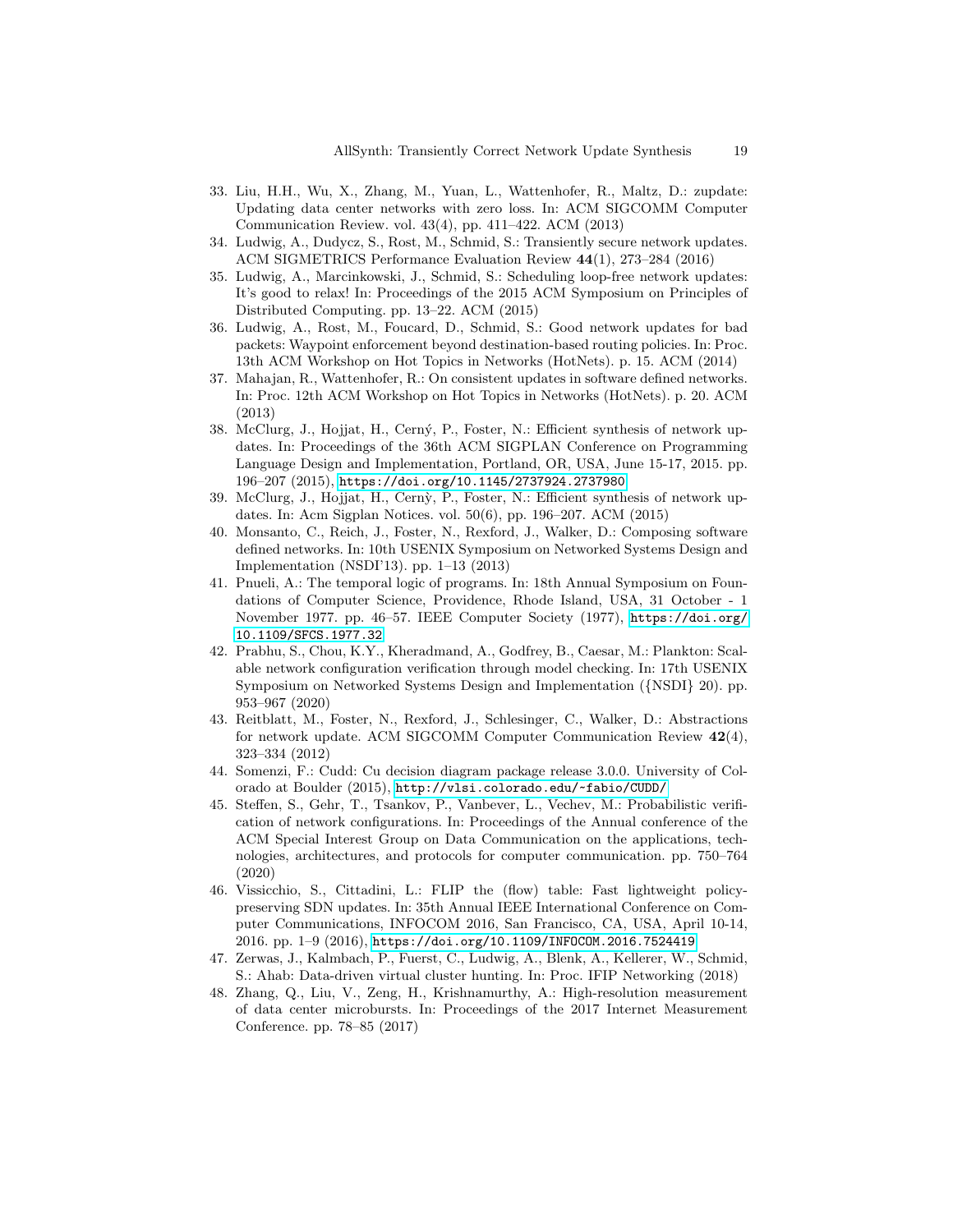- 20 Larsen et al.
- <span id="page-19-0"></span>49. Zhou, W., Jin, D., Croft, J., Caesar, M., Godfrey, P.B.: Enforcing customizable consistency properties in software-defined networks. In: Proc. 12th USENIX Symposium on Networked Systems Design and Implementation (NSDI'15). pp. 73–85 (2015)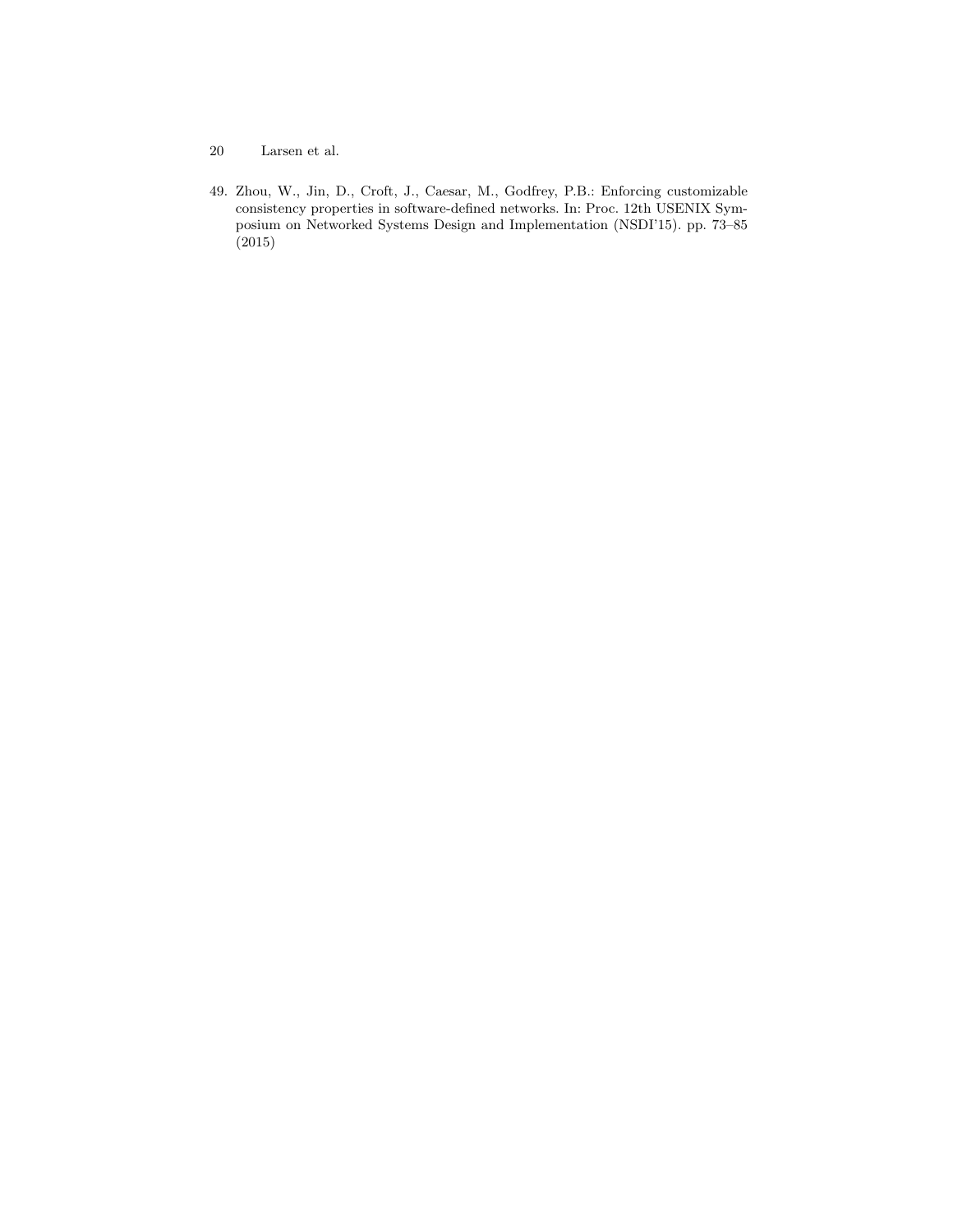## A Proofs for Section [2](#page-2-1) (A Model for Update Synthesis)

<span id="page-20-0"></span>**Lemma [1.](#page-6-1)** Let w be a solution to a simple update synthesis problem  $P =$  $(G, \rho_i, \rho_f, v_0, \varphi)$  where  $\varphi = \text{Reach}(d) \wedge \varphi'$  for any policy  $\varphi'$  and where  $\rho_i(d)$  and  $\rho_f(d)$  are undefined.

- 1. If  $w = w_1 \circ u \circ w_2$  where  $u \in E$  is an update s.t.  $\rho_i(\textsf{src}(u))$  is undefined then  $u \circ w_1 \circ w_2$  is a solution to P.
- 2. If  $w = w_1 \circ u \circ w_2$  where  $u \in V$  updates the routing in u to undefined then  $w_1 \circ w_2 \circ u$  is a solution to P.

*Proof.* As we assume that  $w$  is a correct update sequence from the initial node  $v_0$  for the policy  $\varphi$  that includes the formula Reach(d), we know that for every prefix w' of w the path  $\pi_{\rho_i^{w'}}(v_0)$  under the routing  $\rho_i^{w'}$  necessarily ends in the node  $d$ . This implies that all nodes  $v$  on any such path (except for  $d$ ) must have defined its routing function  $\rho_i^{w'}(v)$ .

Now consider case [\(1\)](#page-6-3) where  $w = w_1 \circ u \circ w_2$  such that  $u \in E$  where  $\rho_i(\text{src}(u))$ is undefined. As the update sequence  $w$  is simple, there is only a single occurrence of the node  $\mathsf{src}(u)$  in w. This implies that for any prefix w' of  $w_1$  the path  $\pi_{\rho_i^{w'}}(v_0)$ cannot contain the node  $src(u)$  as it will otherwise create a blackhole [\[37\]](#page-18-7) (where a packet cannot be forwarded further) and invalidate the predicate  $\text{Reach}(d)$ . Hence, moving the update  $u$  to the very beginning of the update sequence has no impact on the path from  $v_0$ , meaning that it does not change the validity of the policy  $\varphi'$  either.

For case [\(2\)](#page-6-4) where  $w = w_1 \circ u \circ w_2$  such that  $u \in V$ , we notice that after executing the updates in  $w_1$  and  $u$ , the resulting routing does not define any forwarding for u, i.e.  $\rho_i^{w_1 \circ u}(u)$  is undefined. As the update sequence w is simple, the routing of  $u$  remains undefined until the end of the update sequence  $w$ , while the property  $\mathsf{Reach}(d)$  must still hold. This implies that after executing the update sequence  $w_1$  the path under any future routing (after executing the updates  $w_1 \circ w'$  where  $w'$  is a prefix of  $w_2$ ) does not include the node u. Hence we can safely move the update  $u$  at the end of the sequence as it does not influence the validity of the policy  $\varphi'$ .  $\Box$ 

## B Proofs for Section [3](#page-7-1) (The AllSynth Tool and the Synthesis Algorithm)

<span id="page-20-1"></span>**Lemma [2.](#page-10-1)** We have  $(v, \rho) \in [B_{\varphi}(\mathbf{x}, \mathbf{z})]$  if and only if  $\pi_o(v) \models \varphi$ .

*Proof.* The proof proceeds by structural induction on the formula  $\varphi$ . The cases  $\varphi$  = true and  $\varphi = v$  are trivial, while the case  $\varphi = \varphi_1 \wedge \varphi_2$  follows directly by application of the induction hypothesis for the two conjuncts. We consider the remaining cases in turn.

#### $\varphi = \mathsf{NoLoop}$ :

Recall that  $B_{\text{NoLoop}}(\mathbf{x}, \mathbf{z}) \stackrel{\text{min}}{=} \forall \mathbf{y} \cdot (T(\mathbf{x}, \mathbf{z}, \mathbf{y}) \rightarrow B_{\text{NoLoop}}(\mathbf{y}, \mathbf{z}))$  and that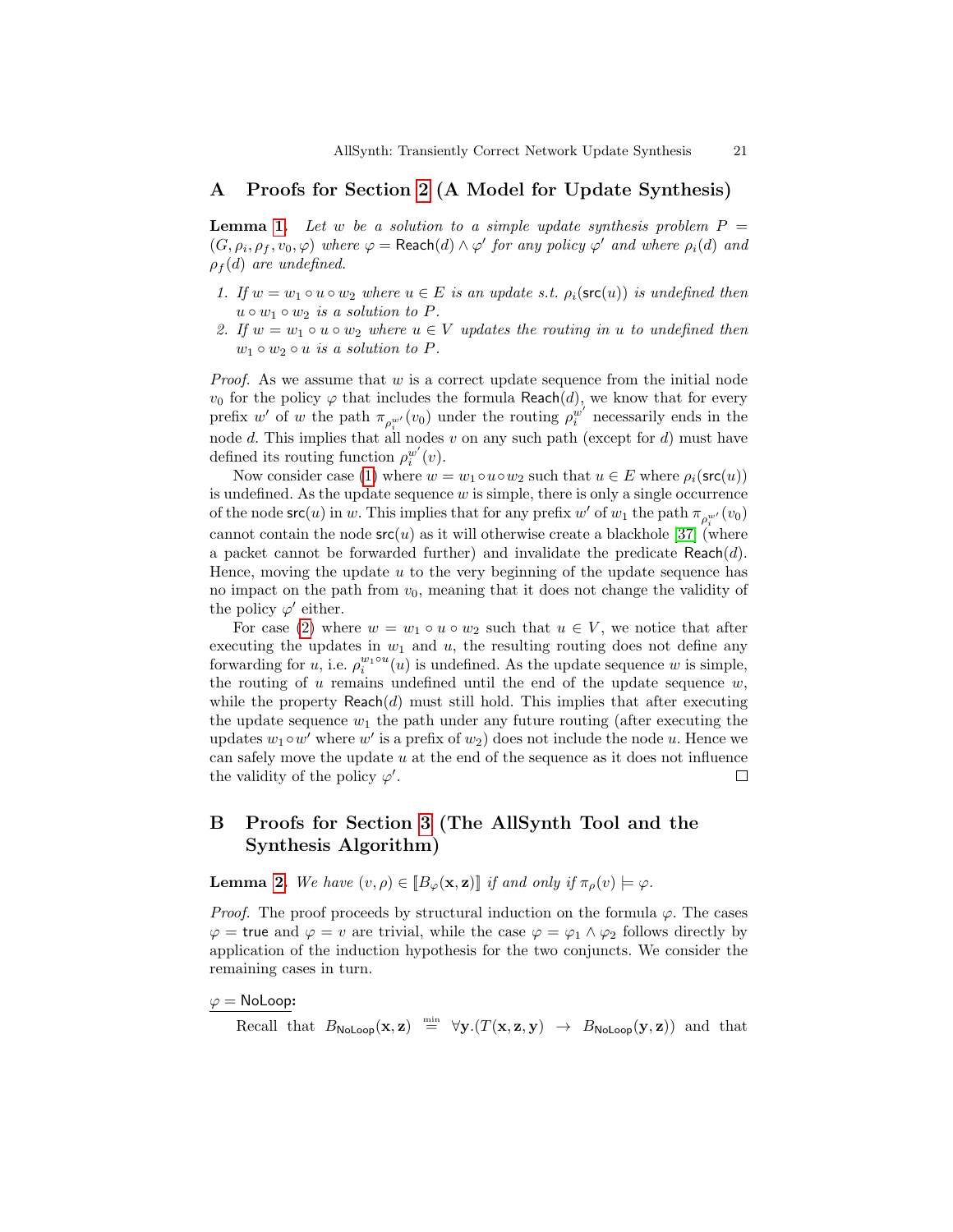$B_{\text{NoLoop}}(\mathbf{x}, \mathbf{z})$  is obtained as the limit of the finite sequence of approximations  $B_{\text{NoLoop}}^n(\mathbf{x}, \mathbf{z})$  with  $B_{\text{NoLoop}}^n(\mathbf{x}, \mathbf{z}) = 0$  and otherwise  $B_{\text{NoLoop}}^{n+1}(\mathbf{x}, \mathbf{z}) =$  $\forall y \cdot (T(\mathbf{x}, \mathbf{z}, \mathbf{y}) \to B^n_{\text{Noloop}}(\mathbf{y}, \mathbf{z}))$  i.e there exists a k for which  $B^{k+1}_{\text{Noloop}}(\mathbf{x}, \mathbf{z}) =$  $B_{\sf Noloop}^k({\bf x},{\bf z}).$ 

For the left to right implication, assume  $(v, \rho) \in [B_{\text{NoLoop}}(\mathbf{x}, \mathbf{z}].$  The proof follows by induction in k. For the base case  $k = 1$ , it follows that  $T(\mathbf{x}, \mathbf{z}, \mathbf{y})$  is false for all  $\bf{y}$ , implying that  $v$  does not have any outgoing transition under routing configuration  $ρ$ , hence, the path induced by  $ρ$  from v is loop-free. For the inductive step  $k > 1$ , we have  $B_{\text{NoLoop}}^k(\mathbf{x}, \mathbf{z}) = \forall \mathbf{y} \cdot (T(\mathbf{x}, \mathbf{z}, \mathbf{y}) \rightarrow$  $B_{\text{Noloop}}^{k-1}(\mathbf{y}, \mathbf{z})$ . As v has a unique successor under  $\rho$ , it must be the case that  $(v', \rho) \in [B_{\text{Noloop}}^{k-1}(\mathbf{y}, \mathbf{z})]$  for the the unique successor v. Thus, we can apply the inductive hypothesis to conclude  $\pi_{\rho}(v')$   $\models$  NoLoop, i.e the path  $\pi_{\rho}(v')$  is finite, hence the path  $\pi_{\rho}(v)$  must necessarily be finite and we can conclude  $\pi_o(v)$  = NoLoop by LTL semantics.

For the right to left implication, assume  $\pi_{\rho}(v) \models$  NoLoop. By LTL semantics, this implies that  $\pi_{\rho}(v)$  is finite. We proceed by induction in the length of  $\pi_{\rho}(v)$ . For the base case  $|\pi_{\rho}(v)| = 1$ , v has no successor in the graph under  $\rho$ . Then trivially  $(v, \rho) \in [B_{\text{NoLoop}}(\mathbf{x}, \mathbf{z})]$  as  $T(\mathbf{x}, \mathbf{z}, \mathbf{y})$  is not satisfiable for any **y**. For the inductive step  $|\pi_{\rho}(v)| > 1$ , v has a unique successor v' under  $\rho$ . As  $\pi_{\rho}(v)$  may only be finite if  $\pi_{\rho}(v')$  is finite, we can apply the induction hypothesis to conclude that  $(v', \rho) \in [B_{\text{NoLoop}}(\mathbf{x}, \mathbf{z})]$ , hence  $(v, \rho) \in [B_{\text{NoLoop}}(\mathbf{x}, \mathbf{z})]$ 



Recall that  $B_{X\varphi'}(\mathbf{x},\mathbf{z}) = \exists \mathbf{y}.(T(\mathbf{x},\mathbf{z},\mathbf{y}) \wedge B_{\varphi'}(\mathbf{y},\mathbf{z}))$ . For the left to right implication, suppose  $(v, \rho) \in [B_{X\varphi'}(x, z)]$ . This implies that there exists a (unique) successor of v, v', under routing configuration  $\rho$ , encoded by the variables **y**, such that  $(v', \rho) \in [B_{\varphi'}(\mathbf{y}, \mathbf{z})]$ . By applying the inductive hypothesis we immediately have that  $\pi_{\rho}(v') \models \varphi'$ , which by LTL semantics yields  $\pi_{\rho}(v) \models \varphi$ .

For the right to left direction, suppose  $\pi_{\rho}(v) \models X \varphi'$ . By LTL semantics we then have that for the unique successor of v, v', it holds that  $\pi_{\rho}(v') \models \varphi$ . By the inductive hypothesis we then have  $(v', \rho) \in [B_{\varphi'}(x, x)]$ , hence  $(v, \rho) \in$  $[[B_{X\varphi'}(\mathbf{x},\mathbf{z})]].$ 

$$
\underline{\varphi} = \underline{\varphi_1 U \varphi_2}:
$$

Recall that

$$
B_{\varphi_1U\varphi_2}(\mathbf{x},\mathbf{z}) \stackrel{\text{min}}{=} B_{\varphi_2}(\mathbf{x},\mathbf{z}) \vee \big(B_{\varphi_1}(\mathbf{x},\mathbf{z}) \wedge \exists \mathbf{y}. \big(T(\mathbf{x},\mathbf{z},\mathbf{y}) \wedge B_{\varphi_1U\varphi_2}(\mathbf{y},\mathbf{z})\big)\big)
$$

and that  $B_{\varphi_1 U \varphi_2}$  is obtained as the limit of the finite sequence of approximations  $B_{\varphi_1 U \varphi_2}^n(\mathbf{x}, \mathbf{z})$  with  $B_{\varphi_1 U \varphi_2}^0(\mathbf{x}, \mathbf{z}) = 0$  and otherwise

$$
B_{\varphi_1 U \varphi_2}^{n+1}(\mathbf{x}, \mathbf{z}) = B_{\varphi_2}(\mathbf{x}, \mathbf{z}) \vee (B_{\varphi_1}(\mathbf{x}, \mathbf{z}) \wedge \exists \mathbf{y}.(T(\mathbf{x}, \mathbf{z}, \mathbf{y}) \wedge B_{\varphi_1 U \varphi_2}^n(\mathbf{y}, \mathbf{z})))
$$

i.e there exists a k for which  $B^{k+1}_{\varphi_1 U \varphi_2} = B^k_{\varphi_1 U \varphi_2}$ .

For the left to right implication, assume  $(v, \rho) \in [B_{\varphi_1 U \varphi_2}(\mathbf{x}, \mathbf{z})]$ . We proceed by induction in k. For the base case  $k = 1$ , it follows that  $(v, \rho) \in [B_{\varphi_2}(\mathbf{x}, \mathbf{z})],$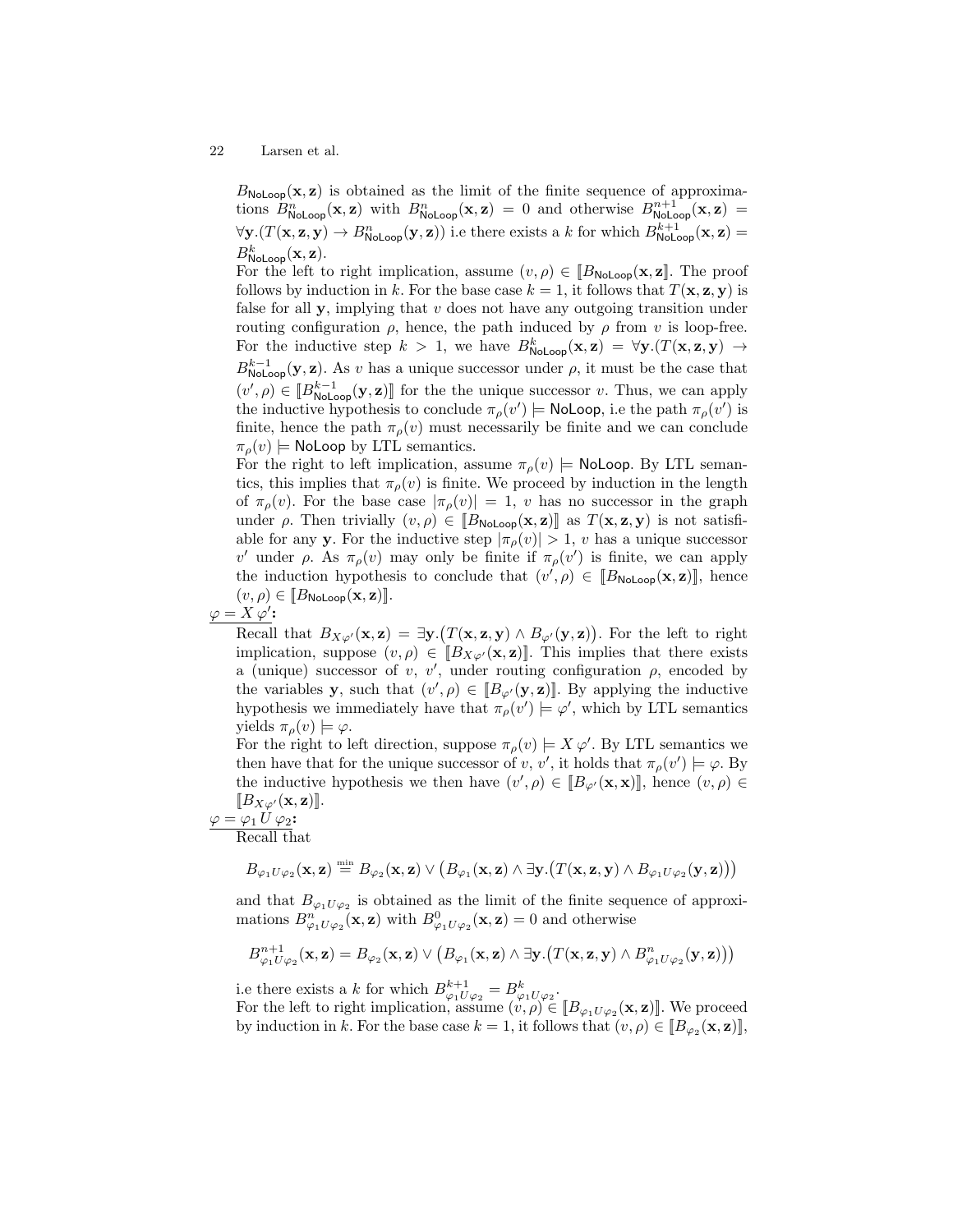hence  $\pi_{\rho}(v) \models \varphi_2$  by the induction hypothesis for the outer structural induction and thus  $\pi_{\rho}(v) \models \varphi_1 U \varphi_2$  by LTL semantics. For the inductive step  $k > 1$ , we have

$$
B_{\varphi_1 U \varphi_2}^k(\mathbf{x}, \mathbf{z}) = B_{\varphi_2}(\mathbf{x}, \mathbf{z}) \vee (B_{\varphi_1}(\mathbf{x}, \mathbf{z}) \wedge \exists \mathbf{y}. (T(\mathbf{x}, \mathbf{z}, \mathbf{y}) \wedge B_{\varphi_1 U \varphi_2}^{k-1}(\mathbf{y}, \mathbf{z})))
$$

and directly that  $(v, \rho) \in [B_{\varphi}(\mathbf{x}, \mathbf{x})]$ , hence  $\pi_{\rho}(v) \models \varphi_1$  by the inductive hypothesis for the outer structural induction. Furthermore, there exists a (unique) successor  $v'$  of v such that  $(v', \rho) \in [B^{k-1}_{\varphi_1 U \varphi_2}(\mathbf{y}, \mathbf{z})]$ , which, by the induction hypothesis for the inner induction in k implies that  $\pi_{\rho}(v') \models \varphi_1 U \varphi_2$ , hence  $\pi_{\rho}(v) \models \varphi_1 U \varphi_2$  by LTL semantics.

For the right to left implication, assume  $\pi_{\rho}(v) \models \varphi_1 U \varphi_2$ . Suppose that  $\pi_{\rho}(v) \models \varphi_2$ . Then, by the inductive hypothesis for the outer structural induction we then have  $(v, \rho) \in [B_{\varphi_2}(\mathbf{x}, \mathbf{z})]$ , hence  $(v, \rho) \in [B_{\varphi_1 U \varphi_2}(\mathbf{x}, \mathbf{z})]$ . Otherwise, it must be the case that  $\pi_{\rho}(v) \models \varphi_1$ , while for the unique successor of v, v', we have  $\pi_{\rho}(v') \models \varphi_1 U \varphi_2$  by LTL semantics. Hence, by applying the inductive hypothesis for the outer induction, we have  $(v, \rho) \in [B_{\varphi_1}(\mathbf{x}, \mathbf{z})]$ and  $(v', \rho) \in [B_{\varphi_1 U \varphi_2}(\mathbf{x}, \mathbf{z})]$ , implying that  $(v, \rho) \in [B_{\varphi_1 U \varphi_2}(\mathbf{x}, \mathbf{z})]$ .

<span id="page-22-0"></span>**Lemma [3.](#page-11-2)** We have  $(\rho, \rho') \in [[U_{\varphi}(\mathbf{z}, \mathbf{z} \mathbf{z})]]$  (resp.  $[[U_{\varphi}^s(\mathbf{z}, \mathbf{z} \mathbf{z})]]$ ) iff  $\rho \neq \rho'$  and there exists an update (resp. simple update) u such that  $\rho^u = \rho'$ ,  $\pi_\rho(v_0) \models \varphi$  and  $\pi_{\rho}(v_0) \models \varphi$ , where  $v_0$  is the given source node.

Proof. We prove the case for general updates. The simple case follows the same reasoning. First recall the expression

$$
U_{\varphi}(\mathbf{z}, \mathbf{z} \mathbf{z}) = B_{\varphi}^*(\mathbf{z}) \wedge B_{\varphi}^*(\mathbf{z} \mathbf{z}) \wedge \exists i. \left[\mathbf{z}_{v_i} \neq \mathbf{z} \mathbf{z}_{v_i} \wedge \bigwedge_{j \neq i} \mathbf{z}_{v_j} = \mathbf{z} \mathbf{z}_{v_j}\right]
$$

For the left to right implication, assume  $(\rho, \rho') \in [U_{\varphi}(\mathbf{z}, \mathbf{z} \mathbf{z})]$ . By Lemma [3,](#page-10-1) it follows from the first two conjuncts  $B^*_{\varphi}(\mathbf{z})$  and  $B^*_{\varphi}(\mathbf{z}\mathbf{z})$  that the routing configurations encoded by **z** and **zz**, namely  $\rho$  and  $\rho'$  have the property that the induced path (starting from  $v_0$ ) satisfies  $\varphi$ , thus  $\pi_\rho(v_0) \models \varphi$  and  $\pi_{\rho'}(v_0) \models \varphi$ . The last conjunct ensures that the two routing configurations  $\rho$  and  $\rho'$  differ by exactly one update u, hence  $\rho' = \rho^u$ .

For the right to left implication, assume the existence of an update  $u$  such that  $\rho^u = \rho'$ ,  $\pi_\rho(v_0) \models \varphi$  and  $\pi_{\rho'}(v_0) \models \varphi$ . By Lemma [3](#page-10-1) we then have  $(v_0, \rho) \in$  $\llbracket B_{\varphi}(\mathbf{x}, \mathbf{z}) \rrbracket$  and  $(v_0, \rho') \in \llbracket B_{\varphi}(\mathbf{x}, \mathbf{z}) \rrbracket$ , implying  $\rho \in \llbracket B_{\varphi}^*(\mathbf{z}) \rrbracket$  and  $\rho' \in \llbracket B_{\varphi}^*(\mathbf{z} \mathbf{z}) \rrbracket$ . As  $\rho^u = \rho'$  and  $\rho \neq \rho'$ , there exists exactly one node where the routing is changed by the update u, implying that the last conjunct is satisfied by  $\rho$  and  $\rho'$ , encoded by variables **z** and **zz** respectively. We can now conclude that  $(\rho, \rho') \in$  $[[U_{\varphi}(\mathbf{z}, \mathbf{z}\mathbf{z})]].$  $\Box$ 

<span id="page-22-1"></span>**Lemma [4.](#page-12-2)** We have  $(\rho, \rho') \in [\![R^s_{\varphi}(\mathbf{z}, \mathbf{z} \mathbf{z})]\!]$  iff there exists a correct simple update sequence  $w = u_0 u_1 \cdots u_k$  with respect to  $\rho$  and  $\varphi$  such that  $\rho' = \rho^{u_0}$  and  $\rho^w = \rho_f$ .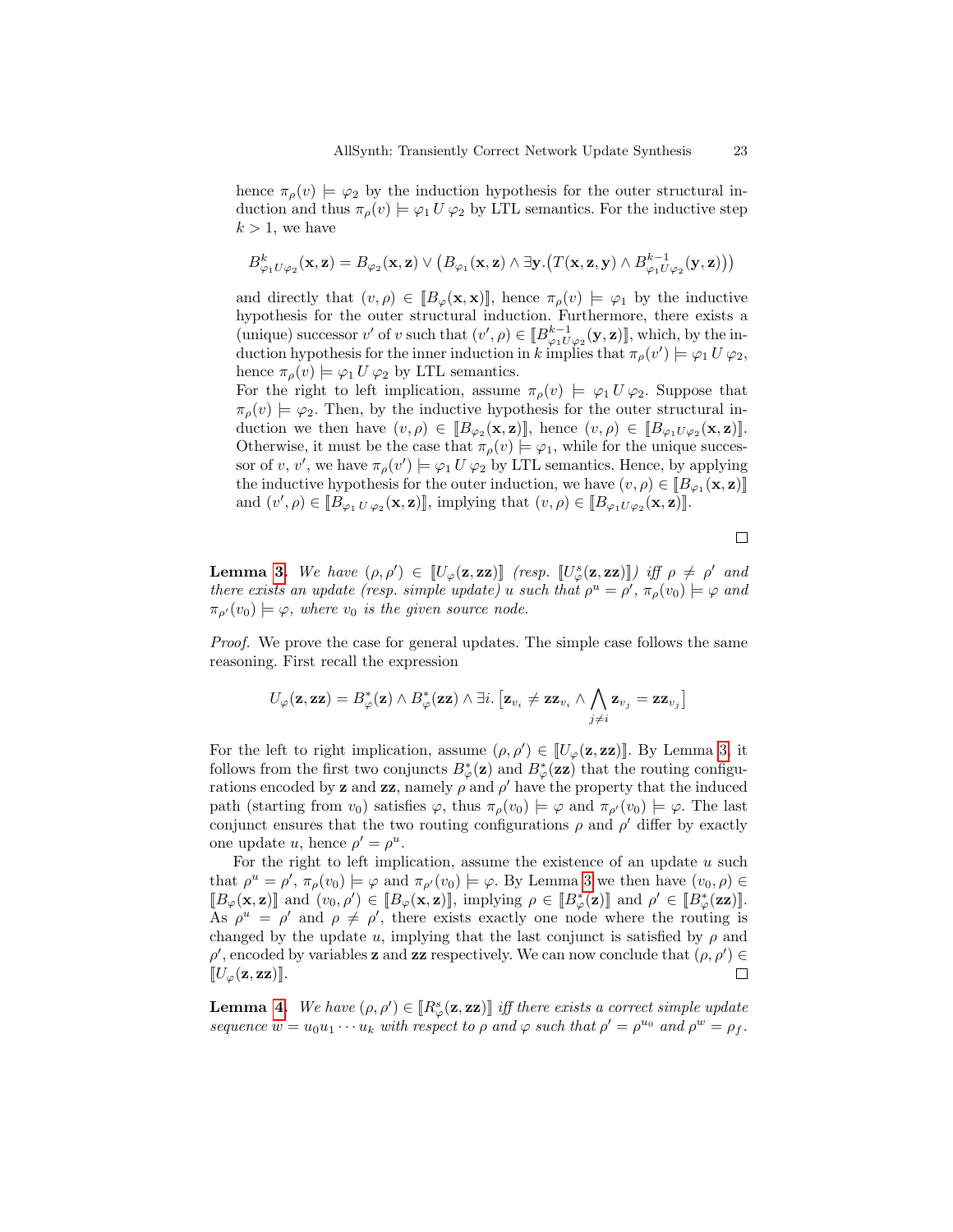Proof. We recall the expression

$$
R^s_{\varphi}(\mathbf{z}, \mathbf{z} \mathbf{z}) \stackrel{\text{min}}{=} \mathbf{z}(\rho_f) \lor \exists \mathbf{z} \mathbf{z} \mathbf{z}. \big(U^s_{\varphi}(\mathbf{z}, \mathbf{z} \mathbf{z}) \land R^s_{\varphi}(\mathbf{z} \mathbf{z}, \mathbf{z} \mathbf{z} \mathbf{z})\big)
$$

and that  $R^s_{\varphi}(\mathbf{z}, \mathbf{z} \mathbf{z})$  is obtained as the limit of the finite sequence of approximations  $\mathcal{R}_{\varphi}^n(\mathbf{x}, \mathbf{z})$  with  $\mathcal{R}_{\varphi}^0(\mathbf{x}, \mathbf{z}) = 0$  and otherwise

$$
\mathcal{R}_\varphi^{n+1}(\mathbf{z}, \mathbf{z} \mathbf{z}) = \mathbf{z}(\rho_f) \lor \exists \mathbf{z} \mathbf{z} \mathbf{z}. (U^s_\varphi(\mathbf{z}, \mathbf{z} \mathbf{z}) \land \mathcal{R}_\varphi^n(\mathbf{z} \mathbf{z}, \mathbf{z} \mathbf{z} \mathbf{z}))
$$

i.e there exists a k for which  $\mathcal{R}^{k+1}_{\varphi}(\mathbf{x}, \mathbf{z}) = \mathcal{R}^k_{\varphi}(\mathbf{x}, \mathbf{z}).$ 

For the left to right implication, we assume  $(\rho, \rho') \in [\![R^s_{\varphi}(\mathbf{z}, \mathbf{z}\mathbf{z})]\!]$  and proceed by induction in k. For the base case  $k = 0$ , we immediately have that  $\rho = \rho_f$ by the first conjunct and thus there exists a trivial empty update sequence with the desired properties. For the inductive step  $k > 0$ , we have

$$
\mathcal{R}_\varphi^{k+1}(\mathbf{z},\mathbf{z}\mathbf{z})=\mathbf{z}(\rho_f)\vee \exists \mathbf{z}\mathbf{z}\mathbf{z}. \big(\,U^s_\varphi(\mathbf{z},\mathbf{z}\mathbf{z})\wedge \mathcal{R}_\varphi^k(\mathbf{z}\mathbf{z},\mathbf{z}\mathbf{z}\mathbf{z})\big)
$$

As (by assumption)  $(\rho, \rho') \in [\![R^s_{\varphi}(\mathbf{z}, \mathbf{z} \mathbf{z})]\!]$  and therefore  $(\rho, \rho') \in [\![\mathcal{R}^{k+1}\varphi(\mathbf{z}, \mathbf{z} \mathbf{z})]\!]$ , there exists a configuration  $\rho''$  such that  $(\rho', \rho'') \in [\mathcal{R}^k_\varphi(\mathbf{zz}, \mathbf{zzz})]$  while also  $(\rho, \rho') \in [U^s_{\varphi}(\mathbf{z}, \mathbf{z}\mathbf{z})]$ . By application of Lemma [4,](#page-12-2) we immediately have that  $(\rho, \rho') \in \llbracket U_{\varphi}^{s}(\mathbf{z}, \mathbf{z} \mathbf{z}) \rrbracket$  implies the existence of a  $\varphi$ -preserving update u from  $\rho$  to ρ'. Furthermore,  $(\rho', \rho'') \in [\mathcal{R}_{\varphi}^k(\mathbf{zz}, \mathbf{zzz})]$  implies, by application of the inductive hypothesis, that there exists a correct simple update sequence  $w = u_0u_1 \cdots u_n$ with respect to  $\rho'$  and  $\varphi$  such that  $\rho'' = \rho^{u_0}$  and  $\rho^w = \rho_f$ . In conclusion, there must necessarily exists an update sequence  $w^* = uw$  that is simple and correct with respect to  $\rho$  and  $\varphi$  such that  $\rho' = \rho^u$  and  $\rho^{w^*} = \rho_f$ .

For the right to left implication, we assume the existence of a correct simple update sequence  $w = u_0 u_1 \cdots u_n$  with respect to  $\rho$  and  $\varphi$  such that  $\rho' = \rho^{u_0}$ and  $\rho^w = \rho_f$ . We proceed by induction in the length of w. For the base case  $|w| = 0$ , it is the case that  $\rho = \rho_f$  and trivially  $(\rho, \rho') \in [R^s_{\varphi}(\mathbf{z}, \mathbf{z} \mathbf{z})]$  by the first conjunct. For the inductive step  $|w| > 0$ , notice first by Lemma [3](#page-11-2) that  $(\rho, \rho') \in \llbracket U^s_{\varphi}(\mathbf{z}, \mathbf{z} \mathbf{z}) \rrbracket$  by the property that w is correct with respect to  $\varphi$ . Now let  $w' = u_1 u_2 \cdots u_n$  be the suffix of w starting from  $u_1$ . As w is a correct simple update sequence w.r.t  $\rho$  and  $\varphi$  such that  $\rho' = \rho^{u_0}$  and  $\rho^w = \rho_f$ , w' must be a correct simple update sequence with respect to  $\rho^{u_0}$  and  $\varphi$  such that  $\rho^{u_0u_1} = \rho^{u_0u_1}$ and  $\rho^{u_0^{w'}} = \rho_f$ . We can now apply the inductive hypothesis as  $|w'| < |w|$  to conclude that  $(\rho^{u_0}, \rho^{u_0 u_1}) \in [R^s_\varphi(\mathbf{z} \mathbf{z}, \mathbf{z} \mathbf{z} \mathbf{z})]$ , hence  $(\rho, \rho') \in [R^s_\varphi(\mathbf{z}, \mathbf{z} \mathbf{z})]$ .  $\Box$ 

**Theorem [1.](#page-12-3)** We have  $(\rho_0, \rho_1, \ldots, \rho_N) \in \llbracket S^s_{\varphi}(\mathbf{z}^0, \ldots, \mathbf{z}^N) \rrbracket$  iff there exists a simple correct update sequence  $w = u_0u_1 \cdots u_{N-1}$  with respect to  $\varphi$  and  $\rho_0$  such that  $\rho_{k+1} = \rho_k^{u_k}$  for all k with  $0 \le k < N$ ,  $\rho_0 = \rho_i$  and  $\rho_N = \rho_f$ .

Proof. We recall the expression

<span id="page-23-0"></span>
$$
S^s_{\varphi}(\mathbf{z}^0,\ldots,\mathbf{z}^N) = \mathbf{z}^0(\rho_i) \wedge \mathbf{z}^N(\rho_f) \wedge \bigwedge_{i=0}^{N-1} R^s_{\varphi}(\mathbf{z}^i, \mathbf{z}^{i+1})
$$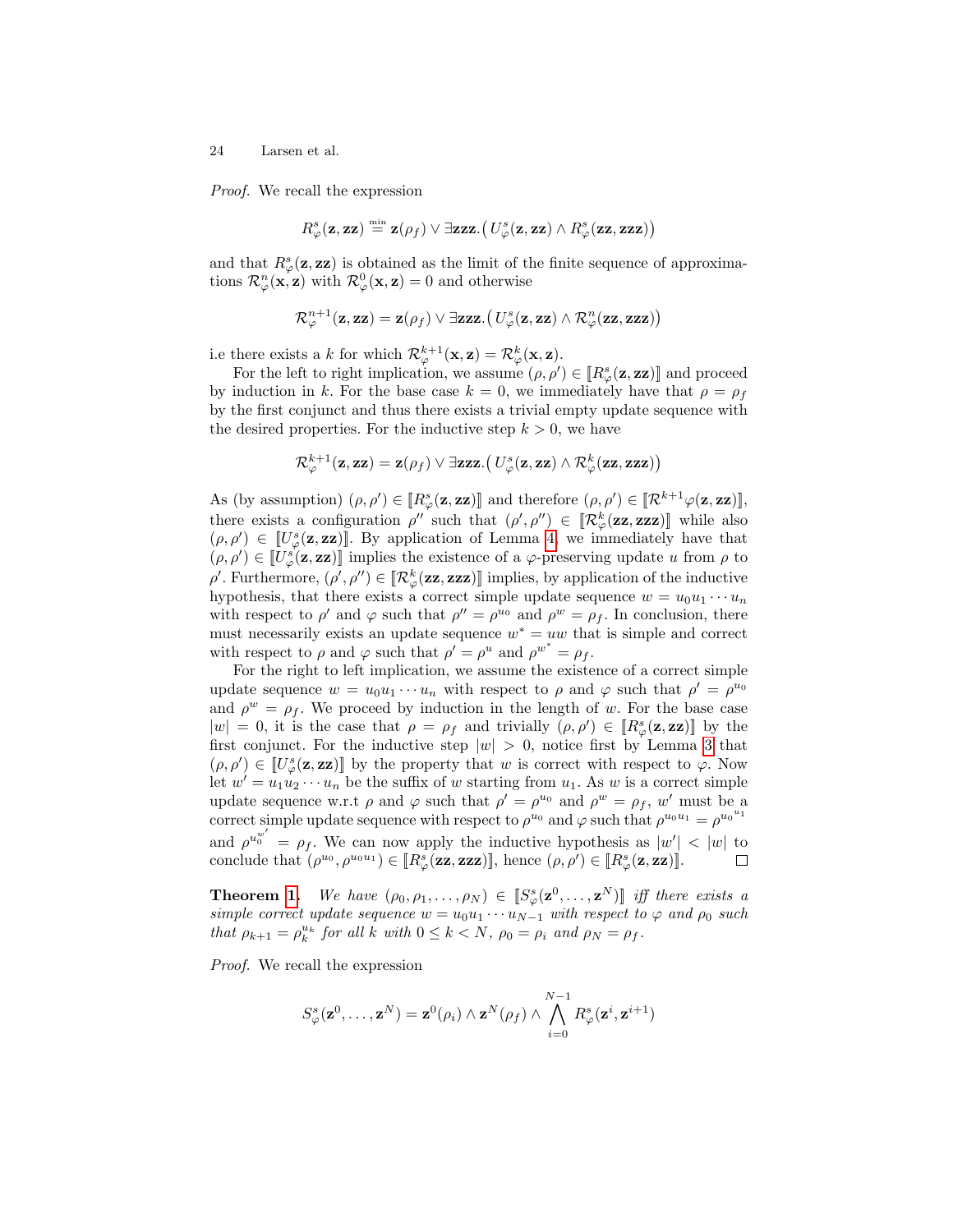For the left to right direction, suppose  $(\rho_0, \rho_1, \ldots, \rho_N) \in [S^s_{\varphi}(\mathbf{z}^0, \ldots, \mathbf{z}^N)]$ . The first two conjuncts directly ensure that  $\rho_0 = \rho_i$  and  $\rho_n = \rho_f$ . By repeated application of Lemma [4,](#page-12-2) the last conjunct ensures for all k with  $0 \leq k \leq N$  the existence of a simple update  $u_k$  such that  $\rho_{k+1} = \rho_k^{u_k}$  with  $\varphi$  preserved by both  $\rho_{k+1}$  and  $\rho_k$ . Hence the update sequence  $w = u_0, u_1, \ldots, u_N$  is a simple correct update sequence with respect to  $\varphi$  with the desired properties.

For the right to left direction, suppose there exists a simple correct update sequence w.r.t  $\varphi$  and  $\rho_0$ , given by  $w = u_0 u_1 \cdots u_{N-1}$ , such that  $\rho_{k+1} = \rho_k^{u_k}$  for all k with  $0 \le k < N$ ,  $\rho_0 = \rho_i$  and  $\rho_N = \rho_f$ . Now, any suffix  $w' = u_j \cdots u_{N-1}$ with  $0 \leq j \leq (N-1)$  is a simple correct update sequence w.r.t  $\rho_0^{u_0 \cdots u_{j-1}}$ . Thus, we can repeatedly apply Lemma [4](#page-12-2) for all such suffixes, to conclude that  $(\rho_0^{u_0 \cdots u_k}, \rho_0^{u_0 \cdots u_k, u_{k+1}}) \in [\![R_{\varphi}^s(\mathbf{z}, \mathbf{z} \mathbf{z}]\!] \!]$  for all  $0 \leq k \leq (N-1)$ . As  $\rho_{k+1} = \rho_0^{u_0 \cdots u_k}$ we then have  $(\rho_k, \rho_{k+1}) \in [R^s_{\varphi}(\mathbf{z}, \mathbf{z}\mathbf{z}])$  for all  $0 \leq k \leq (N-1)$ . We can now conclude that  $(\rho_0, \rho_1, \ldots, \rho_N) \in \llbracket S^s_{\varphi}(\mathbf{z}^0, \ldots, \mathbf{z}^N) \rrbracket$  as required.  $\Box$ 

## C Proofs for Section [5](#page-16-16) (References)

## D Running The Tool

We will in this example consider running AllSynth [?] for a small instance of the diamond class of models. Concretely, we consider a topology consisting only of two paths, where the nodes on the initial path are given by  $v_0v_1v_2v_3v_4$  and the nodes on the final path are  $v_0v_6v_7v_8v_4$ . The policy of interest is Reach $(v_4)$ .

By running AllSynth with the following command, all solutions are synthesizes as one ROBDD:

#### Input

```
python3 run.py -t BDD -e diamond --index 5 --e-prop Reach
```
As a part of the output, the tool reports the time it takes to synthesize the set of all correct update sequences, as well as an indication of whether this set is empty:

#### Output

```
Policy: (Reach 4)
Initial path of nodes: [0, 1, 2, 3, 4]
Final path of nodes: [0, 6, 7, 8, 4]
Time: 0.006619453430175781
Solution: non-empty
```
To get a concrete update sequence, we add the  $\sim$ -some argument: